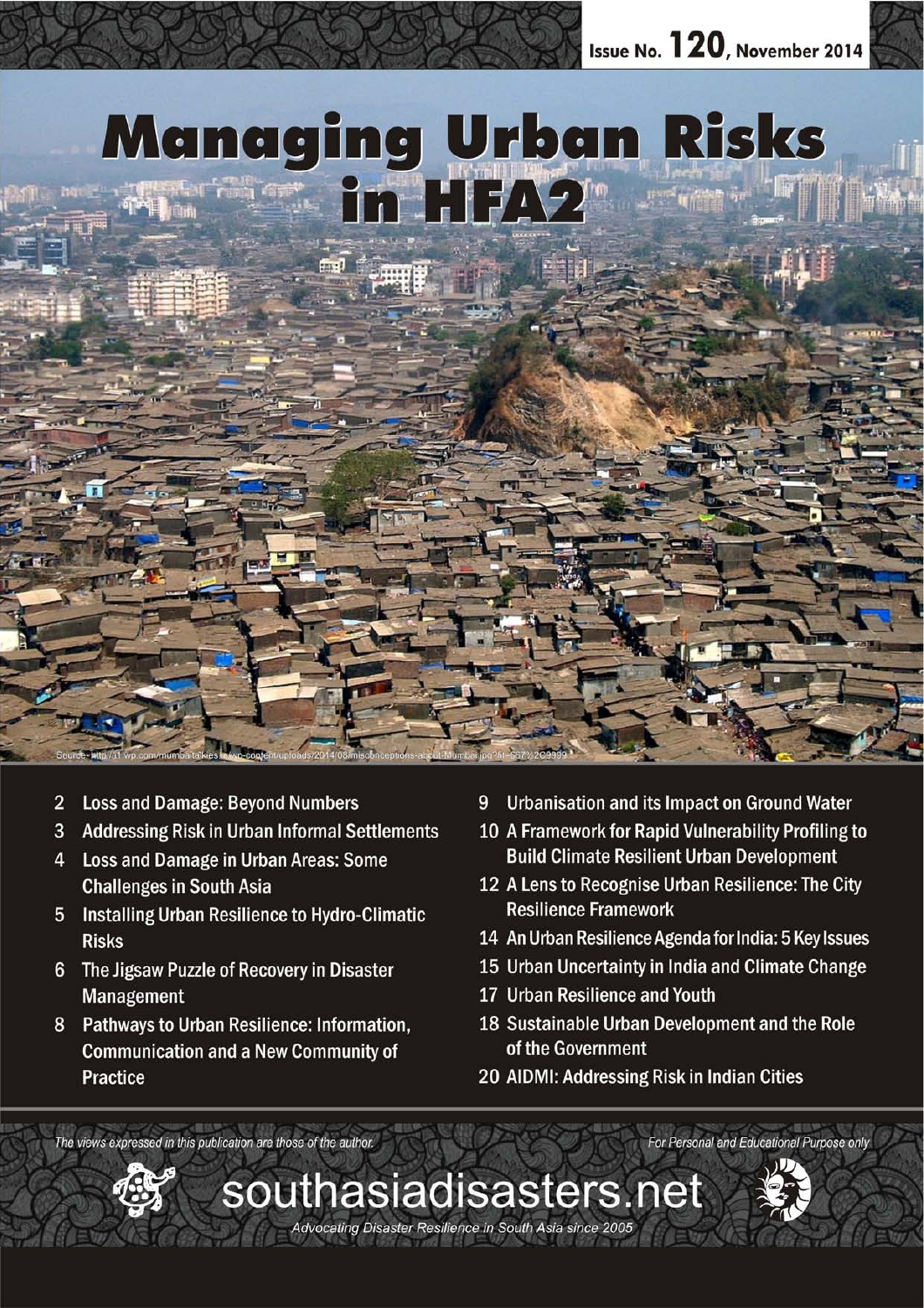## ABOUT THIS ISSUE



 $\mathcal T$ e live in an era of historically unprecedented urbanization. With the influx of large swathes of people to cities, the carrying capacity of a lot of urban systems often gets exceeded. This pushes a greater number of people under the column of vulnerability, giving rise to newer risks and exacerbating the existing ones.

Thus, it is imperative for the post-2015 framework for disaster risk reduction or the HFA2 to provide mechanisms which address the exigencies of urban risks. This issue of Southasiadisasters.net focuses on the important theme of 'Managing Urban Risks in HFA2'. It highlights policy discourses and institutional mechanisms such as frameworks for city resilience and rapid vulnerability profiling that will help manage urban risk.

The important themes focused upon in this issue range from addressing risk in informal settlements to the challenges of urban resilience in South Asia; and from the need for climate resilient urban development to the role of governments in engendering urban resilience and sustainability. Insightful and incisive, this issue of Southasiadisasters.net is aims to emphasize sustainable solutions to the challenges of urban risk through a robust HFA2.

**– Kshitij Gupta,** AIDMI

### LOSS AND DAMAGE

## Loss and Damage: Beyond Numbers

 $\bigvee$  hen the decision to establish an institutional framework on loss and damage was made last year at the nineteenth Conference of the Parties (COP), Typhoon Haiyan had just ravished through the Philippines days prior. While Yeb Sano, a delegate from the Philippines, gave an emotional speech on behalf of his country during the negotiations, humanitarian aid organizations were busy helping survivors and cleaning up the mess the super typhoon left behind. It was a clear demonstration that even for a country accustomed to extreme weather events, the Philippines was not well-prepared for a super typhoon. The devastation was incredible but one can only wonder how much worse it would have been if the typhoon had hit Manila instead.

The Asia-Pacific region is an interesting case study in this regard since it is characterized by fast development, expanding cities and high risks to typhoons, earthquakes and extreme weather events. Further considering most cities in the region are low-lying and located on a coast, it is expected that most countries in the region will face serious losses and damages due to climate change in the future (if they have not already). Yet most governments have been slow to respond, likely in part due to a lack of research and finances. Despite this, organizations such as the Asia-Pacific Network for Global Change Research (APN) have started to support research and capacity building in the region to identify linkages between disaster risk reduction (DRR), climate change adaptation (CCA) and loss and damage.

While large uncertainties exist as to the future of loss and damage in negotiations, research on the issue remains paramount since climate change will continue to test our ability to adapt and respond to climatic events. As was discussed in Kuala Lumpur at the APN Loss and Damage Workshop, researchers must ensure that the issue is framed in a way that supports CCA and DRR research while also ensuring slow onset events and non-economic losses and damages are not overlooked.

In an urban setting, measuring impacts therefore should extend beyond calculations of human loss and infrastructure damages during extreme weather events. In this regard, framing the issue and conducting research for assessing and addressing losses and damages will need to be informed by continuous discussions and the development of a new methodology. To a certain extent, doing so will help to support the argument that governments around the world need to devote more to mitigate their emissions and adapt to future possible climate scenarios so as to avoid losses and damages in the future.

As ongoing loss and damage research will demonstrate, climate change will test our ability to highlight our sensibilities to vulnerable societies and responsibility to protect our environment in spite of our obsession with measuring and calculating economic impacts.

**– Stephanie Andrei,** Researcher, International Centre for Climate Change and Development, Bangladesh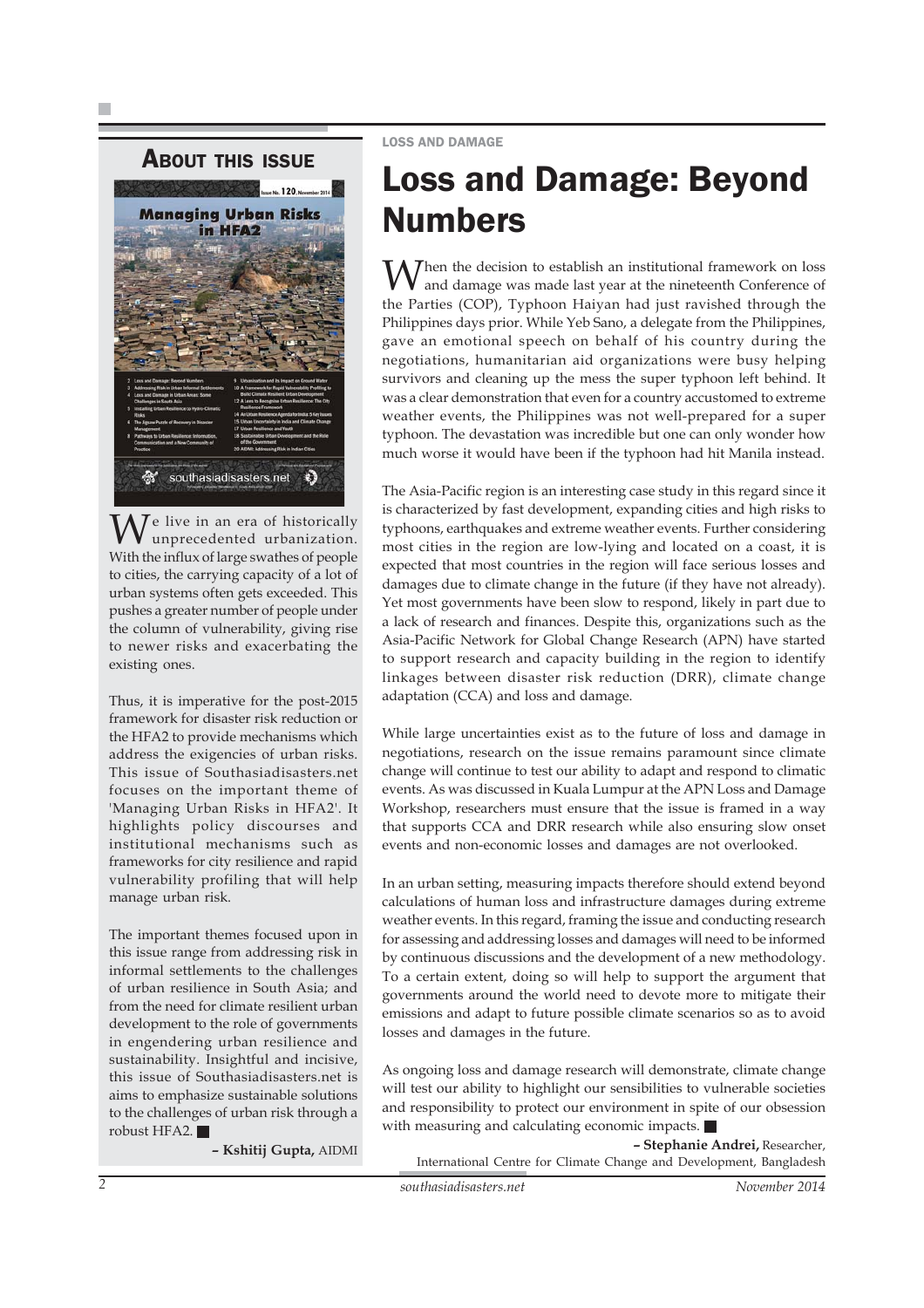### URBAN RISKS

## Addressing Risk in Urban Informal **Settlements**

The importance of addressing<br>risks posed by climate change impacts in urban areas cannot be underestimated. Urban areas concentrate people, assets and risks. The large impacts of both rapid and slow onset disasters can be seen as the failure of urban governments to reduce risks.<sup>1</sup> Climate change will increasingly aggravate many disasters, if the new risks or risk levels it brings are not understood and acted on. There are around a billion people living in urban informal settlements around the world. They are usually particularly at risk to the impacts of climate change because of poor quality housing, lack of risk-reducing infrastructure and services, and often because they live on sites exposed to flooding or landslides

The IPCC Special Report on Extreme Events states that "a prerequisite for sustainability in the context of climate change is addressing the underlying causes of vulnerability, including the structural inequalities"2. However, adequate building regulations, universal provision of infrastructure and services, and emergency preparedness, is often beyond the capacity or power of local authorities, while appropriate legal and financial systems, access to insurance, as well as national strategies for risk preparedness, may be lacking<sup>3</sup>. Thus, most low-income urban dwellers face the 'double vulnerability' of increased exposure to climate-related risks, and limited resources to respond to the risks themselves<sup>4</sup>.

Addressing risk can be done through "hard" measures such as building or improving infrastructure, or "soft" measures which focus on social and governance-based approaches – or a combination of both. There are already many examples of residents of urban informal settlements, lacking protective infrastructure, taking their own household-level measures to minimise the impacts of extreme events before, during and after events, such as by building protective walls, elevating assets above flood waters, and rebuilding damaged structures respectively. There are also increasing examples of collective approaches to minimise impacts, from collective drain maintenance to building elevated walkways. Combined with this can be measures to build local social safety nets, from community savings groups to establishing community funds which

*Addressing risk can be done through "hard" measures such as building or improving infrastructure, or "soft" measures which focus on social and governancebased approaches – or a combination of both.*

can function as risk transfer mechanisms.

To ensure that the risks are adequately understood, residents of informal settlements themselves can also play a role in risk mapping. Processes of settlement and hazard mapping using simple GPS technologies have been carried out in Indian cities, and used to plan upgrading activities. These maps can also be the basis for opening dialogue between the urban poor and city officials for upgrading and in highlighting the particular risks that need to be addressed as a priority by the city government<sup>5</sup>.

The solutions proposed to address climate change impacts may vary according to who defines the problem and who faces the impacts. Thus, individual households and communities can take their own measures - however, these need to be enabled and supplemented by robust city-based disaster risk management strategies, including addressing infrastructure deficits and service gaps to reduce exposure and vulnerability, and inclusive governance systems. Without these processes, the adaptive capacity of a city will remain severely constrained.

**– Diane Archer,** PhD, Researcher, Human Settlements Group, International Institute for Environment and Development (IIED),

UK

1 Dodman, D. and Satterthwaite, D., 2008. Institutional capacity, climate change adaptation and the urban poor, IDS Bulletin 39(4)

5 see for example Livengood, A., and Kunte, K., 2012, Enabling participatory planning with GIS: a case study of settlement mapping in Cuttack, India, *Environment and Urbanization, 24(1): 77-97*

<sup>2</sup> IPCC, (2012), Managing the Risks of Extreme Events and Disasters to Advance Climate Change Adaptation, Summary for Policymakers, CUP: Cambridge

<sup>3</sup> See reference 1

<sup>4</sup> Jabeen, H., Johnson, C., and Allen, A., 2010, Built-in resilience: learning from grassroots coping strategies for climate variability, *Environment and Urbanization,* 22(2), 415-431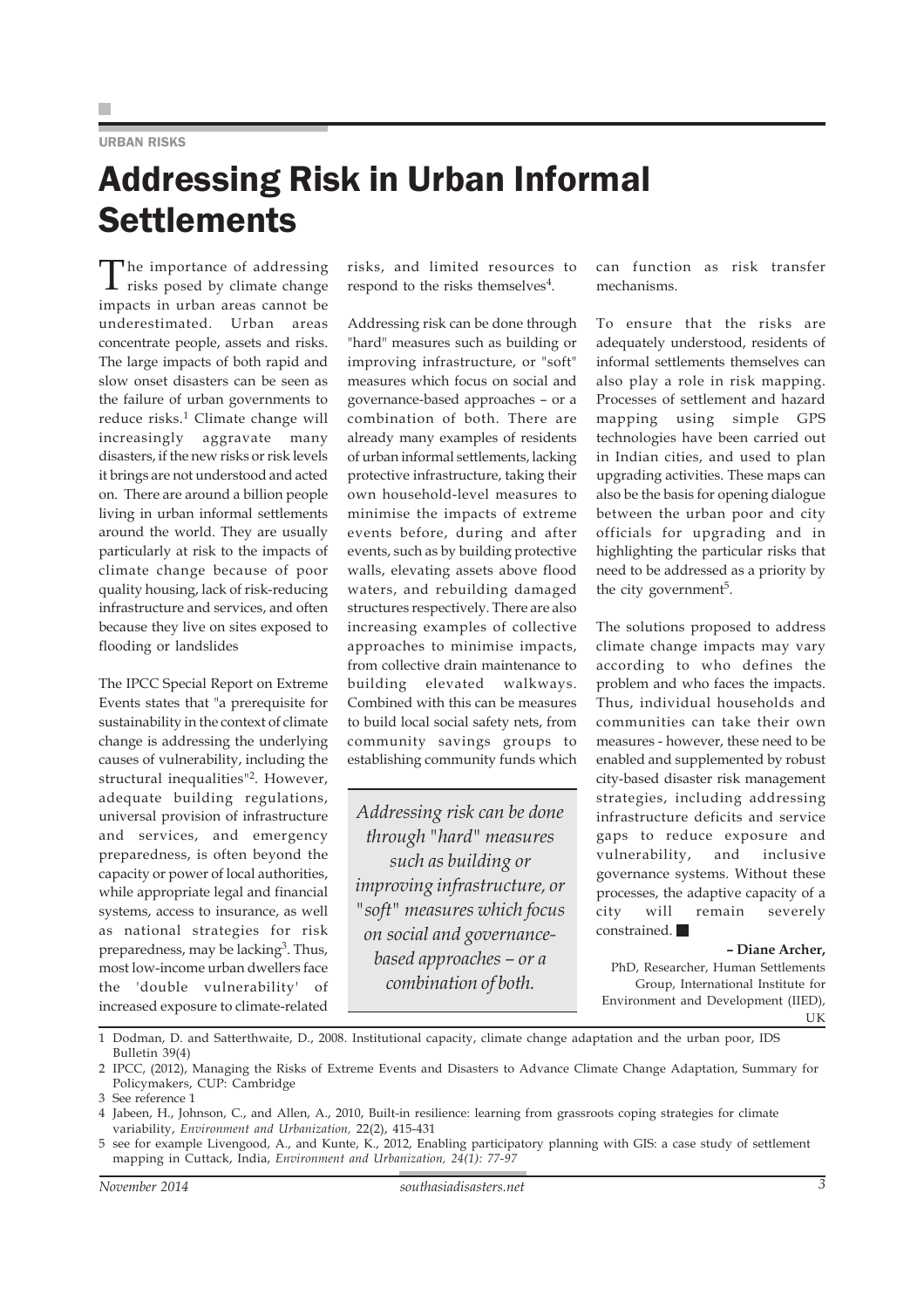## Loss and Damage in Urban Areas: Some Challenges in South Asia

Loss and Damage as an issue was introduced in the mainstream climate dialogue since the 13th Conference of the Parties (COP) of UNFCCC, as a part of the Bali Action Plan. At COP 18 in Doha, parties decided to establish institutional arrangements to improve understanding, strengthen coordination and enhance action and support, to be able to address the issue of loss and damage at COP 19 (UNFCCC, 2013). The need for national actions and research was also identified to help developing countries address. In Warsaw (COP 19, 2014), institutional arrangements to address loss and damage were created with the establishment of the Warsaw International Mechanism for Loss and Damage (WIM) associated with Climate Change Impacts. It aims to enhance knowledge and understanding of approaches to address loss and damage; strengthen dialogue, coordination and coherence among relevant stakeholders and enhance action and support to address loss and damage (UNFCCC, 2014).

So far much of the debate and the work done by LDCs such as Bangladesh has been to deepen understanding and provide case studies on the fact that Loss and Damage is actually happening. These discussions have rather been generic but at an ecosystem based perspective. Looking at the issue of Loss and Damage from an Urban view point has not been taken up. The urban economic and non-economic losses and its impact on population (lives and livelihoods), infrastructure, social (health, education, water supply and sanitation) and environment concerns has not been taken up at the global discourse. Basic

scoping studies and assessments need to be undertaken to generate knowledge, help in creating awareness of linkages, institutions, capacities and responsibilities towards loss and damage in urban areas at the national, as well as state and sub state levels.

As far as the global dialogue is concerned, it looks like a leap forward from a developing country perspective. But certain pre requisites and challenges do remain to be conquered:

- 1. There is no consensus on the definition of Loss and Damage. Some call it residual loss and damage (beyond climate change adaptation and mitigation). It has moved to also include slow onset hazards, other than impact of extreme events. In addition to the direct economic impact, noneconomic losses have also been factored in the loss and damage framework.
- 2. Research and information is needed on future climate change

*Looking at the issue of Loss and Damage from an Urban view point has not been taken up. The urban economic and non-economic losses and its impact on population (lives and livelihoods), infrastructure, social (health, education, water supply and sanitation) and environment concerns has not been taken up at the global discourse.*

impacts and where adaptation and mitigation fail and loss and damage become evident. Where the limits of adaptation and mitigation lie?

- 3. An important area that has not been researched thus far is how to assess and, more importantly, quantify loss and damage. How do you measure how much loss and damage has been made – keeping in mind all the component of the above mentioned definitional components.
- 4. Will the definition and measurement framework to assess loss and damage differ based on ecosystems, rural/ urban dynamics and level of development within a country?
- 5. What are the financial instruments available to address loss and damage? Is it additional or what is being offered under existing climate change funds (green climate fund, adaptation fund etc)
- 6. How does the international mechanism translate at the national level? What kind of policies and frameworks need to be developed backed by evidence based research?

While we all gear up for COP 21 next year, hope that we have answers to some (if not all) of the questions. We hope that sound body of evidence and knowledge is generated to make a convincing case to support (technically and financially). Varied approaches to address loss and damage are researched, understood and shared among relevant stakeholders for greater buy in.

### **– Hina Lotia,** Director Programmes, Programme Development Department, LEAD Pakistan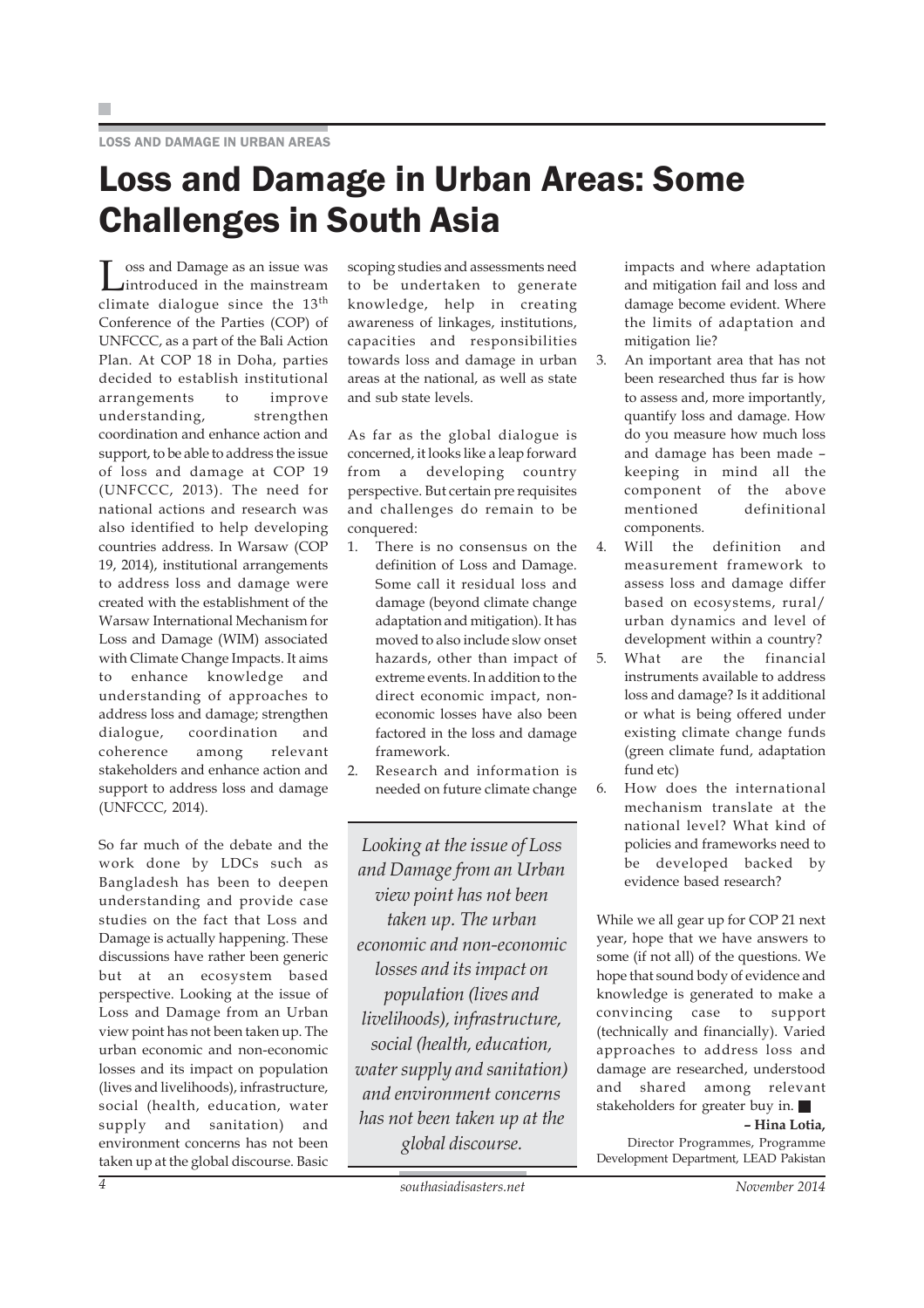## Installing Urban Resilience to Hydro-Climatic Risks



## New Delhi to Sendai via Bangkok Declaration towards HFA-2

India's high level delegation to 6<sup>th</sup><br>Asian Ministerial Conference on Asian Ministerial Conference on DRR led by Minister In-charge for Disaster Management put in the tune towards efficient local planning and preparedness for greater urban resilience against disasters in India. It carried a range of lessons from major disasters like earthquakes in Bhuj, Kucch, floods in Kosi, Leh, Uttarakhand, episodes of drought in Karnataka, Andhra, Bundelkhand, etc. and cyclones like Laila, Aila, Phailin, etc. The 2nd Paradigm shift in disaster management to climate change adaptation based DRR now calls to keep out towns and cities in the centre of 'habitat safety agenda' not only for India but for the region witnessing pace of urbanization.

The Special Report on Extreme Events (SREX) of the IPCC in 2011, which was further interpreted for climatic disasters risks in India in particular and broadly for South Asia, by NIDM's publication 'Environmental Extremes—DRR' 2012, can be clearly linked to the following urban climatic disaster types:

- (a) Metropolitan cities (urban flooding Mumbai, Surat, Bhopal, Kolkata, etc.)
- (b) Pilgrim cities and towns (e.g., kedarnath floods, forest fire, landslide, epidemic outbreak, coastal storms and surges, etc.)
- (c) Epidemic episodes (Surat plague, dengue, chikungunya, etc.)
- (d) Cyclonic disasters in coastal cities, and heavy winds in noncoastal cities (e.g. recent damaging windstorm in Delhi).

Interestingly, looking from the 'disaster vulnerability' lens makes understand impact of climate change on underlying risk factors causing earthquake a devastating disasters as livelihood, economic resources, occupations and land-stability that govern liquefaction, besides house interiors and fixtures. Recognizedly, the hydro–meteorological disasters are growing linearly, if not exponentially, due to increasing abruptness and uncertainities in rainfall patterns, winds, thermal episodes, besides environmental changes driven by anthoropogenic

'Addressing Underlying Risks' remains the most inadequately achieved objective of HFA–1 and, therefore, seeks critical emphasis.

While lessons of recent disasters like Kedarnath flood and Phailin cyclone mooted experimenting local planning dealing Underlying Risks in many pilot projects, leading to fair ideas and approaches useful in ground-level mainstreaming of DRR and CCA into development, India's recent stride to install holistic, pro-active, participatory and planned approach to Disaster Management are: developing the **National Plan for Disaster Management** (including prevention–mitigation plan, response plan and capacity building) 2013, **National Human Resource Plan for DM 2012, and Perspective Plan for NIDM's Strengthening & Expansion 2014** to address the multifaceted and huge demand of DRR capacity development in India and the region.

A clear focus on 'safer and sustainable habitat' on 'climatic change adaptation, ecosystem approach, livelihoods and local planning integration with DRR' envisaged in these documents, attained place in Bangkok Declaration 2014 (adapted in 6<sup>th</sup> AMCDRR) and foresee to Sendai Declaration 2015 and HFA-2.

landscape dynamics and loss of urban ecosystem basis. For example, shifting to urban agriculture from purely rural, degradation of wetlands and other waterbodies, avenue and road plantations, gardens, besides urban drainage – sewerage, storm runoff with redundancy, waste management and disease prevention, and broadly landscape–land–use management, are some of key issues in urban climatic resilience for prevention and protection of disasters.

factors – climate change, land-use and

Additional dimension is brought by the impact of geophysical hazards like earthquake and lack of maintenance on infrastructure and amenities, on impending hydro– climatic disasters. This is intensified with growing population pressure exceeding carrying capacity. In certain cases floating population with uncertainties about in-and-out flow of tourists in tourism towns is also important in determining disaster risks. Recent intervention of climate resilient DDMP in Gorakhpur under CDKN project is an example to address urban risk in a holistic manner, However, given new dimensions to risk the approach needs value addition.

Taking lessons forward from Delhi Declaration on CCA–DRR integration for Resilient Housing adapted on 28<sup>th</sup> January 2014, which fed to the Bangkok Declaration 2014 adapted during 6<sup>th</sup> AMCDRR. While preparing for the 3rd World Conference on DRR at Sendai in March 2015, specific attention for making our cities and towns resilient against climatic disaster risks is a key concern globally and nationally.

**– Dr. Anil Gupta,** Head of Policy Planning at NIDM, New Delhi, and Coordinator of Technical Advisory Committee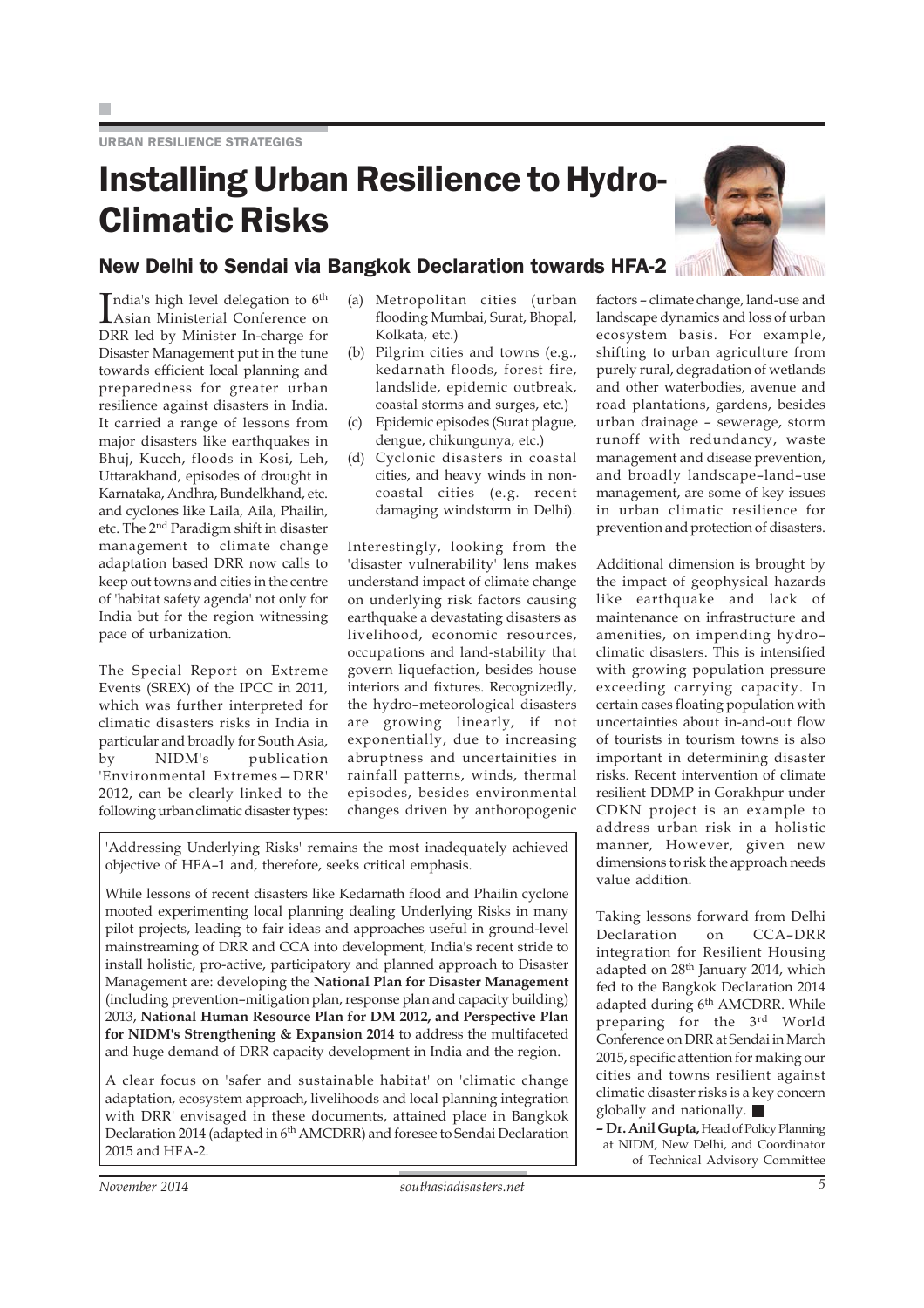## The Jigsaw Puzzle of Recovery in Disaster Management

Let's first start with a concise working definition of 'Recovery' in the context of disaster management. Once emergency needs have been met and the initial crisis is over, the people affected and the communities that support them are still vulnerable. Recovery activities include rebuilding infrastructure, health care and rehabilitation. These should blend with development activities, such as building human resources for health and developing policies and practices to avoid similar situations in future<sup>1</sup>.

In the recent past Pakistan has witnessed a number of disasters and some of those include Kashmir Earthquake – 2005, IDP Crisis – 2009 and Pakistan's mega Floods – 2010. The frequent happening of disasters developed a common understanding of disaster management cycle amongst various stakeholders. The relatively fast pace of occurrence also popularized the vocabulary of the management process of the disaster and recovery and rehabilitation, after search and rescue and immediate relief, is one of them. Floods-2010 hit Pakistan during the month of July coupled with heavy monsoon rains. These rains affected provinces of Sindh, Punjab, Baluchistan and Khyber Pakhtunkhwa which in turn disturbed the Indus River basin. The total economic loss due to floods-2010 was approximately 10 billion USD.2

Development brought about by the colonial regime in India, before partition, had four main objectives<sup>4</sup>:

- 1. To exploit existing natural resources to serve the needs of industrialization in Britain.
- 2. To increase agricultural production in response to the demands of industry and domestic consumers in Britain.
- 3. To prevent the development of an indigenous industrial sector in India, and limit or destroy existing industrial activity, and
- 4. To increase the revenues of the Empire.

The British enacted a number of laws in support of their development objectives. As a result, a large percentage of natural resources, such as forests, lakes and mines, were taken over from the old feudal order and local communities and became the property of the colonial state, thus making their large-scale commercial exploitation possible. After independence, the government of Pakistan continued most of the policies of the colonial state. Government embarked upon major development initiatives that had farreaching environment implications. These developments resulted in the growth of commercial agriculture, the creation of new mandi (market) towns, rapid urbanization and a very large increase in population. Pakistan has also seen the development of a large informal sector in both the urban and the rural areas. And this had an adverse impact on the natural resources of the country.

The transport revolution of 70s when Suzuki pickup replaced the traditional bull-driven carts, hence increased outreach, and economic liberalization of 80s, provided the market forces an opportunity to make inroads to upgrade the traditional mode of economy as run by the conventional power broker, the feudal. In brief democratic spells of the Country, feudal took the role of legislators. The influential and the market forces were smart enough to recognize the power of each other. The feudal lords co-opted and patronized the market by establishing commercial and industrial ventures

| FLOODS - 2010, A BALANCE SHEET |               |          |               |               |  |  |  |  |  |
|--------------------------------|---------------|----------|---------------|---------------|--|--|--|--|--|
| Province                       | <b>Deaths</b> | Injure d | <b>Houses</b> | Population    |  |  |  |  |  |
|                                |               |          | Damaged       | Affected      |  |  |  |  |  |
| <b>Baluchistan</b>             | 54            | 104      | 75,596        | 700,000       |  |  |  |  |  |
| <b>Khyber</b>                  |               |          |               |               |  |  |  |  |  |
| Pakhtunkhwa                    | 1,156         | 1198     | 284,990       | 3,800,000     |  |  |  |  |  |
| Punjab                         | 110           | 262      | 497.700       | 6,000,000     |  |  |  |  |  |
| Sindh                          | 410           | 1,235    | 876,249       | 7,274,250     |  |  |  |  |  |
| AJ & K                         | 71            | 87       | 7.106         | 200,000       |  |  |  |  |  |
| Gilgit Baltistan               | 183           | 60       | 2,830         | 100.000       |  |  |  |  |  |
| <b>Total</b>                   | 1,984         | 2,946    | 1,744,471     | 18.074.250    |  |  |  |  |  |
|                                |               |          |               | ----- ------- |  |  |  |  |  |

Source: NDMA, PDMAs, GBDMA3

1 http://www.wcpt.org/disaster-management/what-is-disaster-management

2 (Murtaza)

3 (Early recovery plan for the health sector– Health Cluster– Pakistan, 2011)

4 This and the next three paragraphs are borrowed from Environmental Repercussions of Development in Pakistan by Arif Hasan and Amenah Azam Ali, Published by Orangi Pilot Project – Research Training Institute, (OPP-RTI), 1996.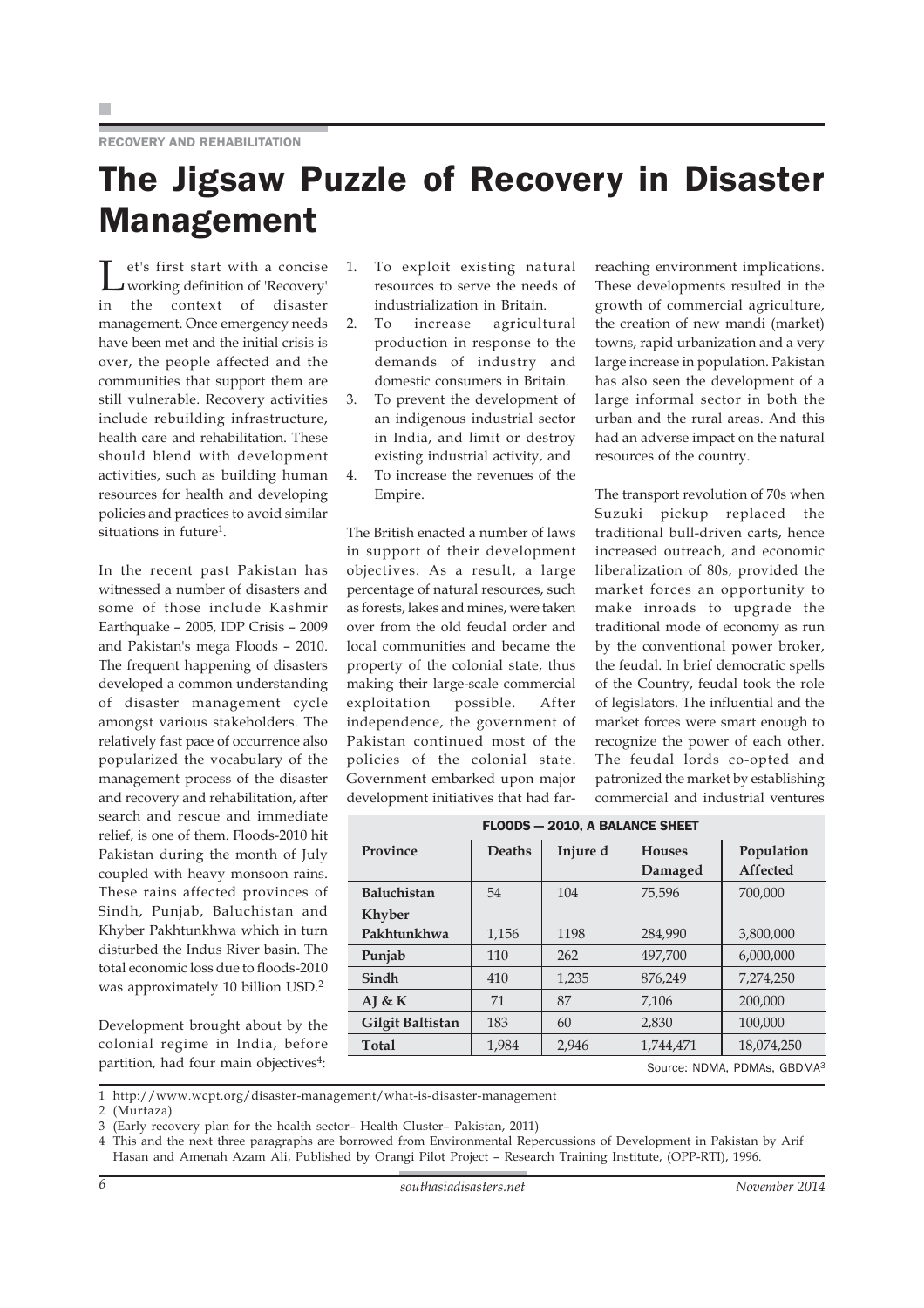on their land and market forces facilitated to carry the produce and the products to the big and small market towns and to the international market, swiftly. It resulted in increased rural poverty, amplified exploitation of natural resources, out-migration to small towns and cities and above all the lost connectivity between the inhabitants of the same habitat.

Socially, the barter economy being replaced with the cash economy resulted in melting down of the centuries old caste system – which defines the professional occupation of the subjects as well. With the advent of cash and almost no dependence on exchange method the lower tier tasted their limited liberation. Though they still remain under the social pressure of residues of feudalism but serfdom got challenged and less economic obligation was sensed. The maintenance of communal heritage got weak and became tragedy of commons as the bureaucracy traditionally relied upon community work force to maintain the infrastructure, but the latter dwindled. That resulted in poor upkeep of what earlier deemed

mandatory; from riverine forests to river infrastructure.

The Devolution Plan of Musharraf in 2000s5, caused a saw a see-saw style political shift in power centres of the Country and it decapitated another important actor, the bureaucracy. Though the bureaucratic machinery is used to be ruthless and a vanguard of the state interests, nevertheless, had a systematic structure and used to be independent of the whimsical political decision making. The Devolution Plan made Deputy Commissioner (DC) a District Coordination Officer (DCO) and subservient to political leadership and whatever space was available for public interests got shrunken and the commercial interests, as ally of political establishment, got a further boost. This also resulted in the exploitation of natural resources and tampering of natural assets.

According to a research conducted by Church World Service Pakistan/ Afghanistan (CWS-P/A) with the support of Christian Aid (CA) on structural causes of Floods - 2010 the root causes are the lack of canal cleanings, altered river regimes, poorly managed embankments,

encroached katcha (riverine belt/ land) land, construction of elevated roads along river spill ways and patronization of deforestation. If those pointers are correct then the prime casual explanation of destruction is the collusion of market forces with traditional power brokers. This factor proved pivotal to convert a natural hazard into a man-made disaster and had politicized the entire calamity. Thus, the destruction as caused by Floods –2010, cannot be viewed in isolation from the political history, the uneven economic development and profound demographic changes and those needs to be understood on scholarly grounds. Without such understanding any attempt for recovery and rehabilitation will be putting bandage on the wound without curing the wound itself. How to do recovery and rehabilitation in such a manner that it can address the core causes of an occurred disaster is question to ponder on by policy makers and disaster management professionals, and as Mr. Arif Hasan – the most celebrated urban planner of Pakistan – put it aptly "Dole is surely not the answer."<sup>6</sup>

#### – **Mansoor Raza,**

Deputy Director, Advocacy and Research, Church World Service Pakistan/Afghanistan (CWS-P/A)

5 Pakistan's military government launched a campaign for political devolution in 2000 that it said was aimed at transferring administrative and financial power to local governments. The scheme was to strengthen local control and accountability and, according to President Pervez Musharraf, "empower the impoverished". 6 http://arifhasan.org/articles/thar-drought-and-change

## Transport and Crisis

The Ministry of Urban Development (MOUD) of the Government of India has a policy that focuses on the mobility of people rather than on the movement of vehicles; and on catalyzing orderly and efficient spatial development towards a "compact city" through "densification" along public

transport corridors-a fundamental departure from the current inefficient retrofitting approach to catch up with uncontrolled urban sprawl.

Recent interventions in India's urban development focused mostly on basic urban infrastructure and services including water supply, sewerage sanitation, drainage, urban road

resurfacing and junction improvements while missing the opportunities in the urban transport sector.

The joint workshop in Jodhpur was a good training opportunity for the counterpart staff and contributed to raising the awareness for stakeholders.

**– Mihir R. Bhatt**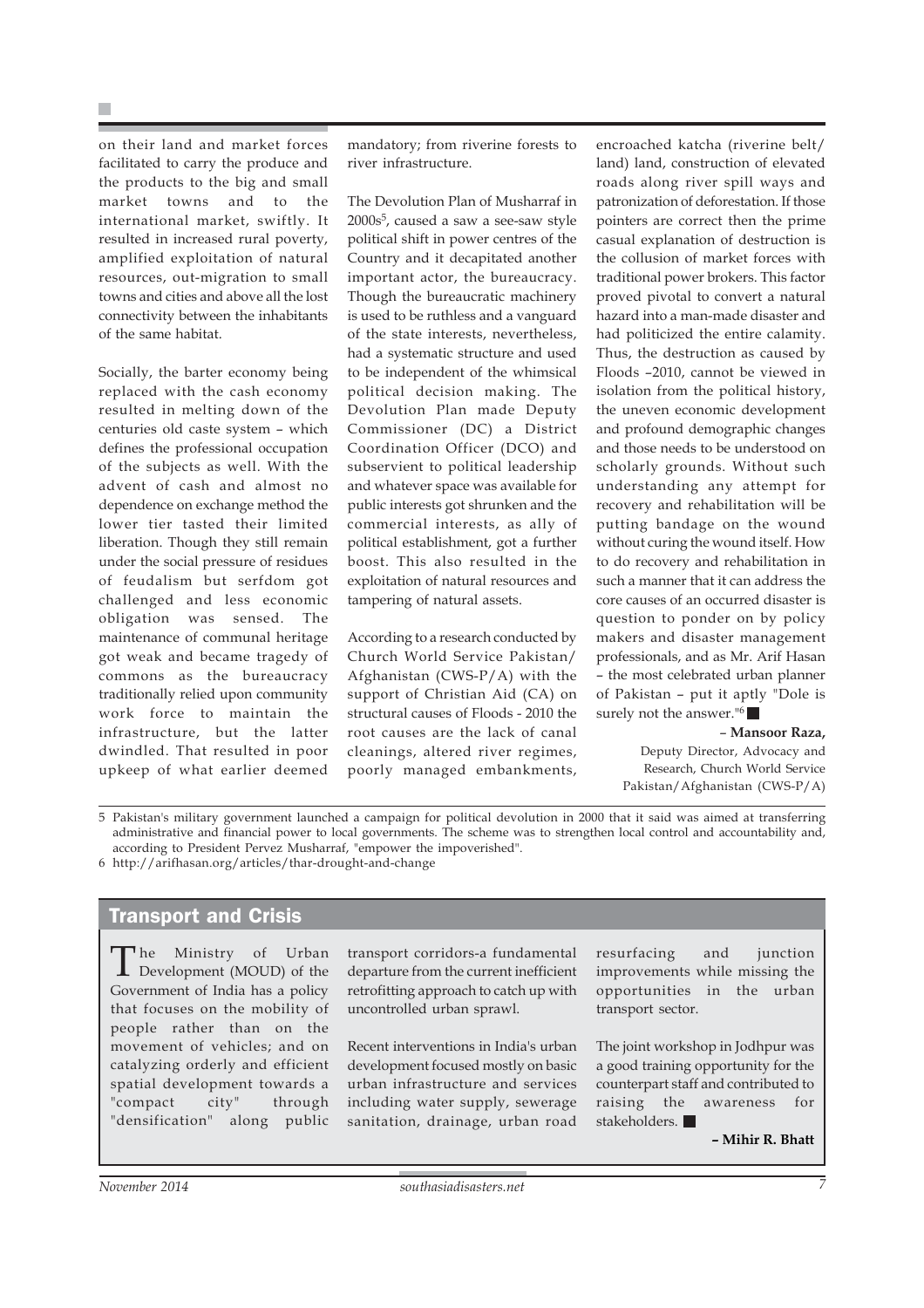### URBAN RESILIENCE

## Pathways to Urban Resilience: Information, Communication and a New Community of Practice

Mahatma Gandhi said in the<br>1940s that city civilisation and village civilisation were two totally different things. This argument is now much harder to make – media and telecommunications systems provide instant connection between migrant urban workers and their home villages. What is indisputable, however, is that we are becoming a predominantly urban species. According to the World Bank, within 15 years 60% of humanity will be based in urban areas. Furthermore, rural populations have no monopoly on exposure to risk: for instance, the Fifth Assessment Report of the IPPC identifies the threats that climate change poses to large urban populations and to the critical infrastructure and services that support them.

The IPCC's First Assessment Report was completed back in 1990, the year in which the first ever web browser, WorldWideWeb, was built. The quarter century since has witnessed an acceleration in urbanization and a transformation in access to information and connectivity through the spread of the internet and the mobile phone – the ITU predicts that the number of mobile phone subscriptions will exceed our 7.1 billion population this year.

The growth of the mobile internet has also coincided with significant developments within the humanitarian system, reflected by the rise of the principles of providing agency, accountability, and empowerment to communities as the primary responders and agents of their own recovery. Technological change has created new pathways to putting these important principles into practice, and has spawned new communities of practice such the Standby Task Force of digital volunteers and the Communicating with Disasters Affected Communities (CDAC) Network, which, through the responses of its members, has demonstrated that effective two-way interactive communication is an enabler of disaster recovery.

Cities combine much more than density of population, and the built environment with their function as centres of economic activity. They also host media and technology companies, key communications installations, and diverse communities that produce continuous flows of social media. How can we capitalize on these features to protect our urban populations from the shocks and stresses that will come from climate change and other hazards? Below are four elements that should underpin a more comprehensive strategy.

**1. Include Information and Communication in Frameworks and Indicators:** Infrastructure integral to information delivery such as contingency for emergency broadcast facilities and telecommunications needs to be part and parcel of resilience assessment.



Radio station signs for Ishinomak City Emergency FM, central to supporting information flows after the Japan Tsunami.

*(Credit : Lois Appleby)*

An assessment of emergency broadcast legislation, media leadership, corporate engagement of media and technology agencies and the capacity of journalists is also important. The role of committed proprietorial and editorial leadership in facilitating the flow of information in Haiti, for instance, following the 2010 earthquake via radio to the population of Port au Prince was significant. Responsible and prepared media leadership needs, however, to be underpinned by journalists literate in the key systems that allow our complex cities to function. Significantly, the groundbreaking City Resilience Framework recently launched by the Rockefeller Foundation and Ove Arup includes reliable communications through diverse and affordable ICT networks – and contingency for them – as one of 12 key indicators of resilience to future shocks.

**2. Protect Information Systems for Markets:** Urban centres develop in the first instance as the locations of markets. Information is essential to market function, and business media are key enablers of market activity and influencers of sentiment. An urban resilience strategy needs to include an assessment of how information services support market functioning, and what contingencies need to put in place to help them provide continuity of information service to markets, particularly to those markets that supply the most vulnerable.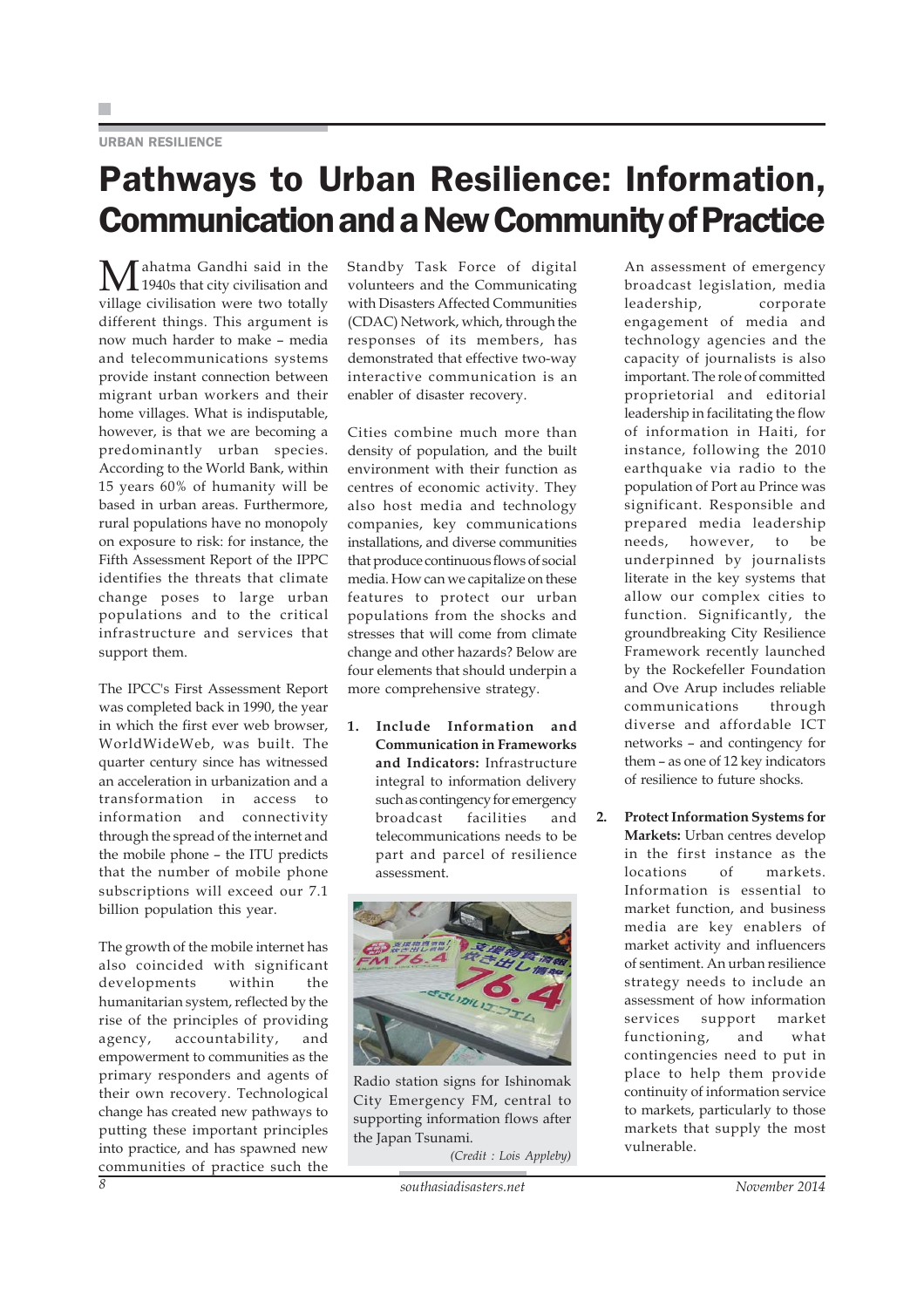**3. Use New Digital Tools but apply Old Principles:** new geomapping digital tools such as Open Street Map have been deployed by the crisis mapper community in urban contexts, making significant contributions to the spatial management of disaster response post Typhoon Haiyan. Big and open data curation are equipping disaster risk managers with novel instruments to identify urban hazards. Social network analysis powered by visualisation technology could play an important role in mapping the vulnerability of the multilayered communities that cities host. These approaches need, however, to be backed by principles often developed in rural contexts by theorists such as Paolo Freire, the pioneer of participatory communication practice. Specifically, this means working with urban communities in the process of collecting information and with them in identifying risks to generate ownership both of risk and of ways of managing it.

**4. Build New Communities of Practice:** There is currently no network of practitioners and researchers dedicated to the information dimension of urban resilience and risk management. In order to develop collective

learning and coordination mechanisms in this critical area, we need to bring together urban disaster managers, urban planners, researchers, community organizations, and humanitarian agencies alongside media, technology and telecoms companies and the technical volunteer community. Creating novel alliances of these groups is the best way to generate the 'constructive RNA' that could make information and communication a key thread, if not, the golden thread of urban resilience.

**– Mark Harvey,** Founder, Resurgence, Co-Founder, Communicating with Disaster Affected Communities (CDAC) Network

### NEW DIMENSIONS OF URBAN RISK

## Urbanisation and its Impact on Ground Water

mongst the basic necessities to survive, water is the one of the most important. One of the greatest challenges to cities is rapidly depleting fresh water sources. The main sources of fresh water are surface reservoirs like rivers, lakes, ponds and the other is ground water. Ground water is essentially more important to focus upon as it is the main source of potable water in a majority of regions.

Urbanisation, the process of expansion of towns and cities into large urban centres is posing a great challenge to reserves of ground water. These reserves are extensively being used to cater the requirements of drinking water as well as for needs of construction. To meet these requirements bore wells are being dug and ground water is being drawn out at an irreplaceable pace. The main factors which control the demand of fresh water are the physical & geographical situation of the urban centre and the economic importance of it. A city located in rocky or hilly terrain will depend more on surface water, and an urban district in plains and river basin will

depend more on ground water. Since the growth of cities is much higher in plains, the threat to ground water reserves is much higher.

During the course of rapid urbanisation, some major aspects of environmental protection are overlooked to keep up with the pace of demands. The supply of potable water in cities is catered by either municipal supply lines, or through bore wells covering some localities in the vicinities. People who can afford to get their personal access to water dig up their own wells. But the other aspect associated with urbanisation is generation of pollutants. Cities generate varied kinds of waste which are sometimes highly toxic and dangerous to health. These toxic wastes find their way through to the ground water reserves and pollute it. There can be seen a steep increase in the cases of health problems related to drinking water.

Another important issue is the process of ground water recharge. The prime source of fresh water in our country is the rains in monsoon season. But due to urbanisation, the percolation areas are depleting and surface runoff

increases. Most of the rain water drains away due to concreting and very less amount of water percolates into the ground. Furthermore, the land regulation laws in our country give the owner of a property all the rights to use ground water. It becomes difficult to keep a check on illegal extraction.

There are a lot of areas which require interventions. Regulating use of existing water reserves and maximizing the retention of rain water are some of them. Rain water harvesting should be promoted and can be enforced as mandatory provision in some cases. Surface runoff should be checked by creating proper drain channels and guiding rain water towards recharge pits and lakes. Any new construction taking pace should comply to these regulations, whether it is a residential construction, or relating to infrastructure like bridges and roads. The existing sewage structure should be maintained and kept free of leakages and other deformations. Through these and similar reforms the rate of ground water use be matched with its recharge capacity. **– Aditya Jain,** AIDMI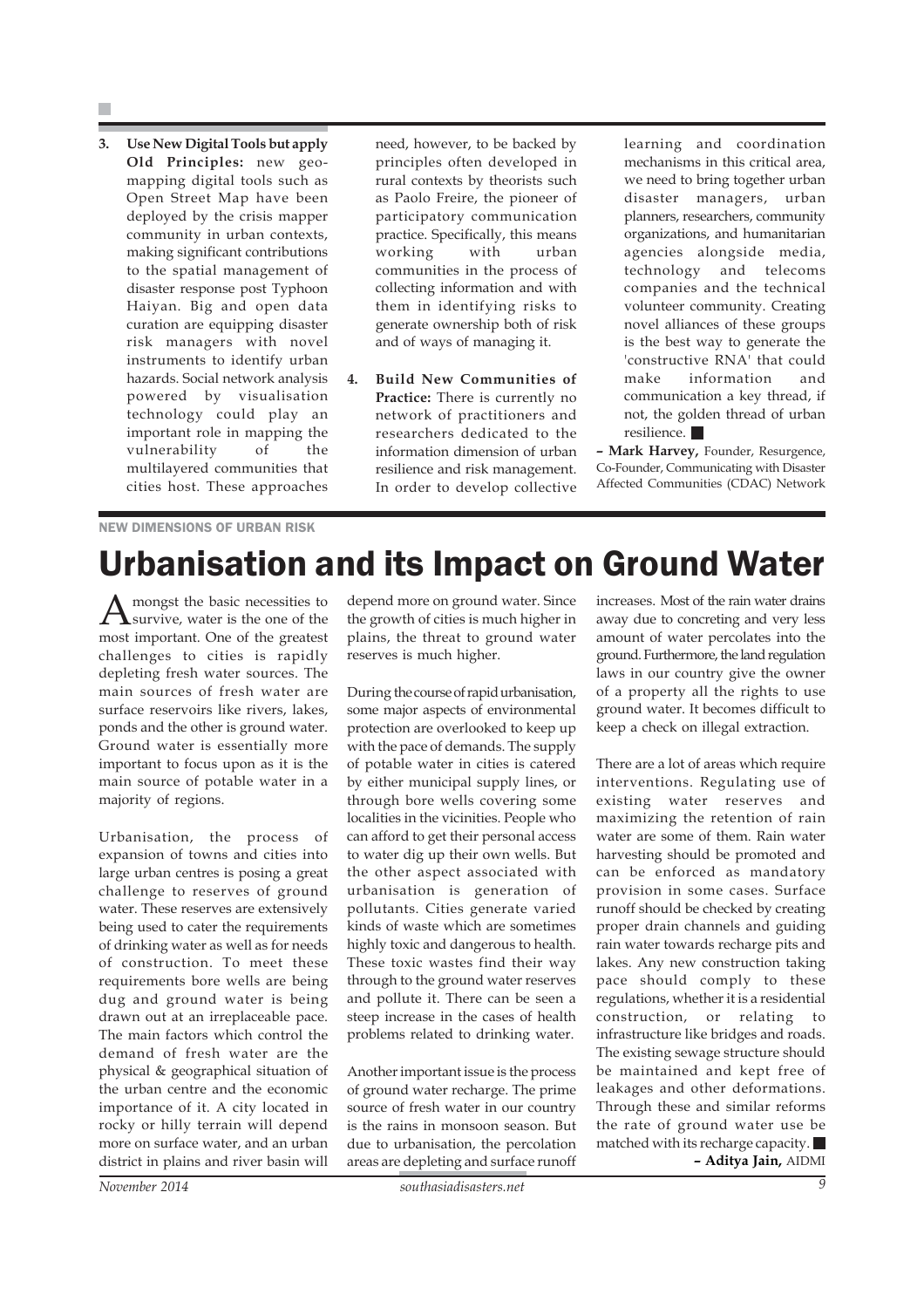## A Framework for Rapid Vulnerability Profiling to Build Climate Resilient Urban Development

 $\sum$  ackground<br>
Indian Cities in the 21st century are facing enormous changes – growing populations, physical expansion, and major new infrastructure investments, shifting governance parameters, and increasing citizen demand for quality services. This growth challenge comes just as impacts of climate change will become ever more severe. Increasing temperatures, stronger and more frequent coastal storms, longer heat waves and drought, more intense precipitation events and flooding will further aggravate the strains that cities face with regard to addressing poverty, inadequate services, infrastructure deficits, and environmental stress. Climate change could also become a strategic economic and political concern as it starts to erode India's economic performance and affect the lives and livelihoods of millions of people.

The genesis of IRADe's work lies in a question raised at the meeting of National Action Plan for Climate Change (NAPCC) chaired by the former Prime Minister, Dr. Manmohan Singh while discussing the National Mission on Sustainable Habitat (NMSH), about "How many cities in India are vulnerable to climate change and in what way?" IRADe approach of the study is based on the fact that to be climate resilient, a city has to first put itself on a sustainable path in terms of infrastructure, governance and socioeconomic development. Unless these have their foundation in sustainability, cities cannot handle a new stress such as climate change and be disaster resilient. The main



Selected 20 cities from 14 states cities for case study.

objective of this study was to develop a rapid vulnerability assessment of cities by highlighting various risk exposures and vulnerability factors. Study will help policy makers, urban planners, city administrators, experts, academics, students and aid agencies to appreciate issues regarding climate vulnerability of the cities and help them to deal with climate change related stress and formulate adaptation strategies.

#### Methodology:

To understand and analyze these measures for India's urban centres,

IRADe designed a framework based on four themes 'H' denotes Hazards and extreme events, 'I' is for the Infrastructure status, 'G' for Governance and 'S' for Socioeconomic characteristics, IRADe named it as HIGS. The framework categories the cities on the basis of their characteristics like location, economic and geographical significance. To determine the exposure to the hazards, population density, urbanization sprawl, basic service level benchmark /standards are included and the institutional initiatives and structure are also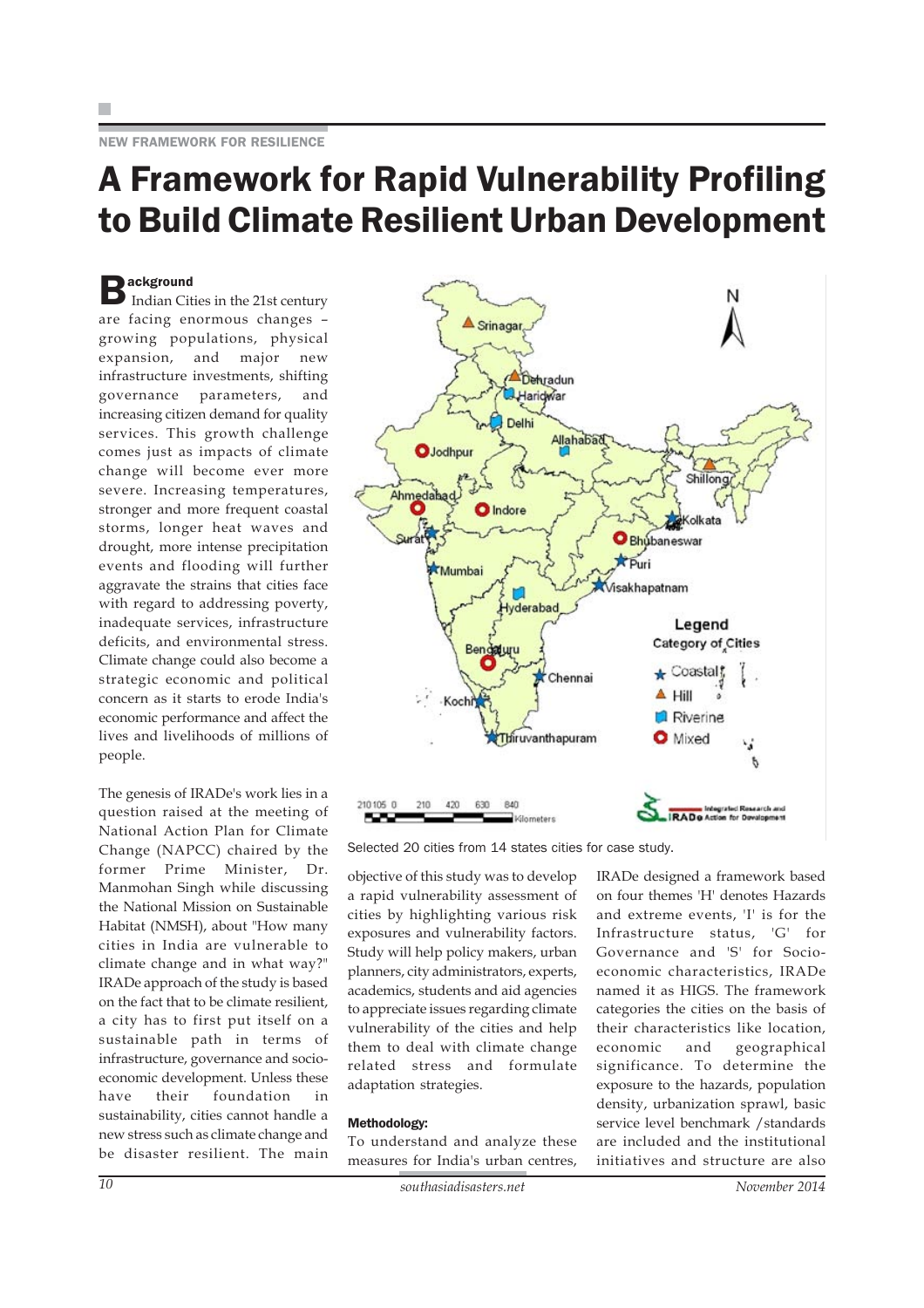H.

considered to highlight governance section. This framework has been tested on 20 cities from 14 different states that represent different demography and diverse physiographic characteristics and ecosystems like 1) Coastal cities – cities along the sea coast, 2) Rivernine cities – cities located along the river or on river delta, 3) Mountainous Cities, 4) Mixed cities – cities with arid climatic conditions, it also consider those cities which are landlocked cities and are not exactly on the river side or sea coast.



**Results** 

A vulnerability matrix was prepared for detailed analysis of the types of the hazards that major cities in the country are exposed to and the issues due to the infrastructure failure that led to such problems. It helped in understanding that coastal cities are



affected by very high cyclonic wind velocities causing severe damage to tall flexible and sheeted residential and industrial structures.

| Table-1 Vulnerability Matrix-Exposure of the cities                                                                                                                    |                |                   |                |          |            |         |                    |              |          |          |            |                           |                                                       |
|------------------------------------------------------------------------------------------------------------------------------------------------------------------------|----------------|-------------------|----------------|----------|------------|---------|--------------------|--------------|----------|----------|------------|---------------------------|-------------------------------------------------------|
|                                                                                                                                                                        |                |                   | Hazards        |          |            |         | Infrastructure     |              |          |          |            |                           |                                                       |
| S.No.                                                                                                                                                                  | Classification | City Name         | <b>Prought</b> | Flooding | Landslides | Cydones | Heat/cold<br>waves | Water supply | Sewerage | Drainage | <b>MSM</b> | Population base<br>n 2011 | of cities on basis<br>of population<br>Categorization |
| $\overline{1}$                                                                                                                                                         |                | Kolkata           | Y              | Y        |            | Y       | Y                  | $\mathbf{Y}$ |          | Y        | Y          | 14.1                      | $\mathbf{A}$                                          |
| $\overline{2}$                                                                                                                                                         |                | Mumbai            |                | Y        | Y          | Y       |                    |              |          | Y        |            | 18.4                      | $\overline{A}$                                        |
| $\overline{3}$                                                                                                                                                         |                | Chennai           | Y              | Y        |            | Y       | Y                  |              |          |          |            | 8.6                       | $\mathbf{A}$                                          |
| $\bf{4}$                                                                                                                                                               |                | Surat             | $\mathbf{Y}$   | Y        |            | Y       |                    |              |          | Y        |            | 4.5                       | $\mathbf{A}$                                          |
| 5                                                                                                                                                                      |                | Visakhapatnam     | Y              | Y        |            | Y       | Y                  |              | Y        | Y        |            | 1.7                       | B                                                     |
| 6                                                                                                                                                                      |                | Thiruvananthpuram |                | Y        |            | Y       |                    |              |          | Υ        | Υ          | 1.6                       | $\overline{B}$                                        |
| $\overline{7}$                                                                                                                                                         | Coastal        | Kochi             | Y              | Y        |            | Y       | $\mathbf{Y}$       |              | Y        | Y        | Y          | 2.1                       | $\overline{B}$                                        |
| $\,8\,$                                                                                                                                                                |                | Puri              | Y              | Y        |            | Y       |                    | Y            | Y        | Y        | Y          | 0.2                       | $\overline{C}$                                        |
| $\boldsymbol{9}$                                                                                                                                                       |                | Srinagar          |                | Y        | Y          |         | Y                  |              | Y        | Y        | Υ          | 1.2                       | $\, {\bf B}$                                          |
| 10                                                                                                                                                                     |                | Shilong           |                | Y        | Y          |         | Y                  |              | Y        | Y        | Y          | 0.3                       | $\overline{C}$                                        |
| 11                                                                                                                                                                     | 畐              | Dehradun          |                | Y        | Y          |         | Y                  |              | Y        | Y        |            | 0.7                       | $\overline{C}$                                        |
| 12                                                                                                                                                                     |                | Hyderabad         | Y              | Y        |            |         | Y                  | Y            | Y        | Y        |            | 7.7                       | $\overline{A}$                                        |
| 13                                                                                                                                                                     |                | Delhi             | Y              | Y        |            |         | Y                  |              |          | Y        | Y          | 16.3                      | $\mathbf{A}$                                          |
| 14                                                                                                                                                                     |                | Ahmedabad         | Y              | Y        |            | Y       | Y                  |              |          | Y        |            | 6.3                       | $\overline{A}$                                        |
| 15                                                                                                                                                                     | Riverine       | Allahabad         | Y              | Y        |            |         | Y                  |              | Y        | Y        | Y          | 1.2                       | B                                                     |
| 16                                                                                                                                                                     |                | Haridwar          | $\mathbf Y$    | Y        | Y          |         | Y                  |              |          |          | Υ          | 0.3                       | $\mathsf{C}$                                          |
| 17                                                                                                                                                                     |                | Bengaluru         | $\mathbf{Y}$   | Y        |            |         | Y                  | Y            |          | Y        |            | 8.5                       | A                                                     |
| 18                                                                                                                                                                     | Mixed          | Jodhpur           | Y              |          |            |         | Y                  |              |          | Y        | Y          | 1.1                       | $\overline{B}$                                        |
| 19                                                                                                                                                                     |                | Indore            | Y              | Y        |            |         | Y                  |              |          | Y        |            | 2.1                       | $\mathbf{B}$                                          |
| 20                                                                                                                                                                     |                | Bhubaneswar       | Y              | Y        | Y          | Y       | Y                  | Y            | Y        | Y        | Y          | 0.8                       | $\mathsf{C}$                                          |
| Categorization of Cities on the basis of Population<br>$\bullet$ >4 million = A $\bullet$ 1 to 4 million = B $\bullet$ <1 million = C $\bullet$ Y indicates vulnerable |                |                   |                |          |            |         |                    |              |          |          |            |                           |                                                       |
|                                                                                                                                                                        |                |                   |                |          |            |         |                    |              |          |          |            |                           |                                                       |

#### Concluding Comment

The challenge of climate change can only be met if cities are healthy and sustainable under normal circumstances. Their existing infrastructure should be adequate. Efficient and responsive governance should be in place. Such cities bounce back against natures' fury in a much shorter time. In order to have climate resilient development with positive mark on India's growing urban centers, IRADe is stressing to mainstream climate resilience measures in urban development programmes and policies as a priority. It is necessary to set up windows to promote and support research and development, with innovation and entrepreneurship through enabling policy environment like legal and institutional landscape, financial and physical infrastructure for urban services. Thus well-targeted interventions emerging out of "HIGS" framework has multiplier effects in promoting sustainable and inclusive urban growth.

**– Dr. Jyoti K Parikh,** Executive Director, *and* **Miss Geeta Sandal,** Research Analyst, Integrated Research and Action for Development (IRADe), New Delhi, India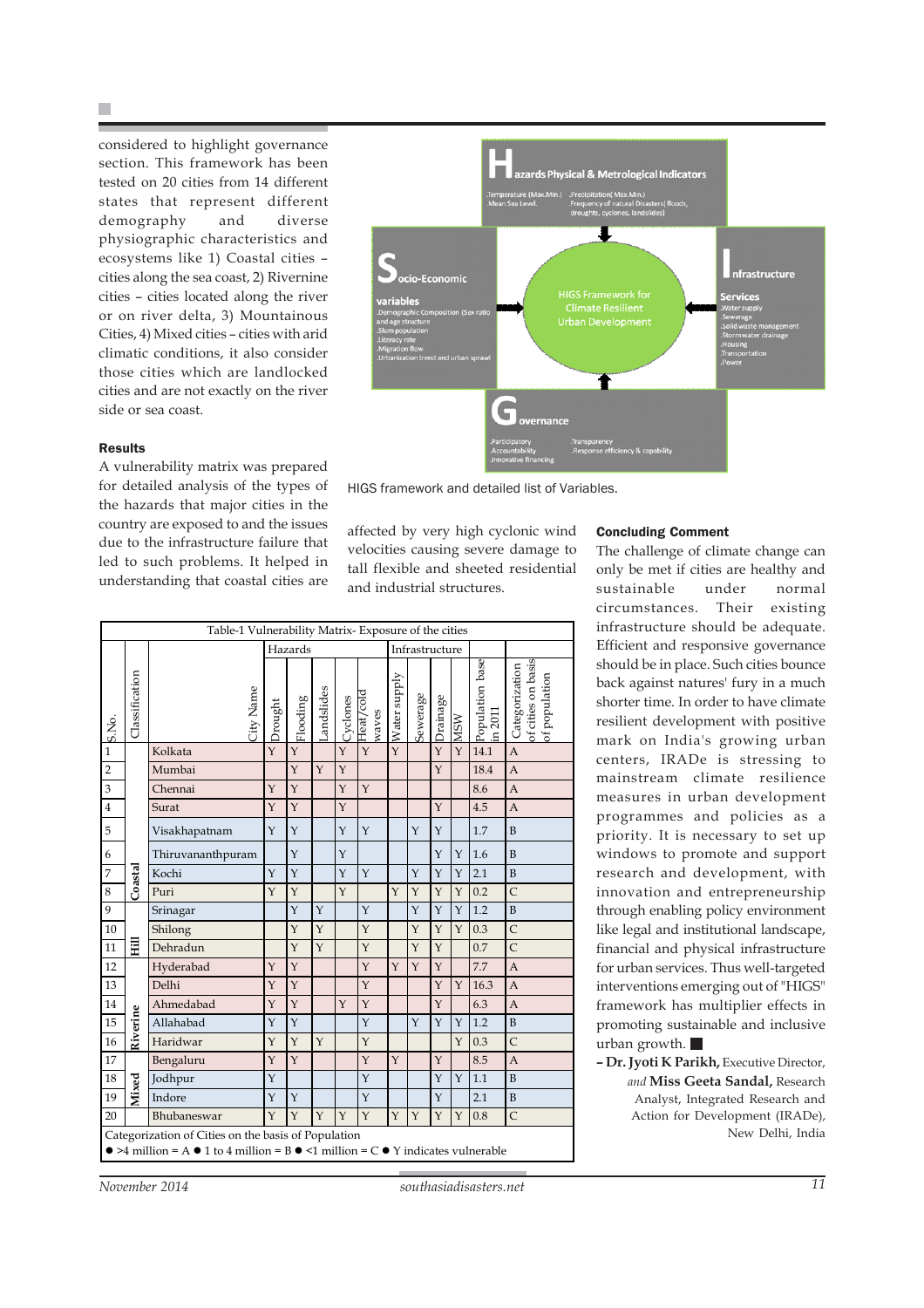## A Lens to Recognise Urban Resilience: The City Resilience Framework

Tities operate in a dynamic<br>environment. They are environment. continuously evolving in response to changing circumstances, as well as internal and external pressures, including: resource shortages, disease, conflict and natural disasters. This century will witness many cities needing to overcome additional stresses arising from rapid urbanization, demographic change, globalization and climate related risks. Historically, some cities have thrived in the face of shocks and stresses, while others have either declined in stature, or perished altogether, either due to physical collapse, social breakdown or economic deprivation occurring suddenly or gradually.

Those cities that continue to function and support their people under adverse circumstances are increasingly described as resilient. But what makes some cities resilient? What made a city like Surat, evolve in response to the challenges arising from its location on a flood plain, including an outbreak of the plague, to become recognised as one of the cleanest and most prosperous cites in India? On the other hand, why has recovery in Port au Prince, Haiti following the earthquake in 2010 proven so challenging? Why did the massive 8.8 earthquake in Concepcion, Chile lead to extensive looting and arson a month later? We know that cities comprise of a complex web of interconnected

institutions, communities and infrastructure that respond in an evolving way and make the city resilient to varying degrees. But, can we define the characteristics that make a city more, or less, resilient than another?

Over the past year, with the support of The Rockefeller Foundation, a team from Arup has studied these questions through both academic research and direct engagement with cities. The study relied not only on emerging approaches taken to framing or assessing resilience, but also on extracting evidence from cities that have responded positively and negatively to the experience of sudden shocks or chronic stresses. This

A resilient city is a city where there is or are…

- **1. Minimal human vulnerability:** Indicated by the extent to which everyone's basic needs are met.
- **2. Diverse livelihoods and employment:** Facilitated by access to finance, ability to accrue savings, skills training, business support and social welfare.
- **3. Adequate safeguards to human life and health:** Relying on integrated health facilities and services, and responsive emergency services.
- **4. Collective identity and mutual support:** Observed as active community engagement, strong social networks and social integration.
- **5. Social stability and security:** Including law enforcement, crime prevention, justice, and emergency management.
- **6. Availability of financial resources and contingency funds:** Observed as sound financial management, diverse revenue streams, the ability to attract business investment, adequate investment, and emergency funds.
- **7. Reduced physical exposure and vulnerability:** Indicated by environmental stewardship; appropriate infrastructure; effective land use

planning; and enforcement of planning regulations.

- **8. Continuity of critical services:** Indicated by diverse provision and active management; maintenance of ecosystems and infrastructure; and contingency planning
- **9. Reliable communications and mobility:** Indicated by diverse and affordable multi-modal transport systems and information and communication technology (ICT) networks; and contingency planning.
- **10. Effective leadership and management:** Involving government, business and civil society, and indicated by trusted individuals; multistakeholder consultation; and evidence-based decision-making.
- **11. Empowered stakeholders:** Indicated by education for all, and access to up-to-date information and knowledge to enable people and organisations to take appropriate action.
- **12. Integrated development planning:** Indicated by the presence of a city vision; an integrated development strategy; and plans that are regularly reviewed and updated.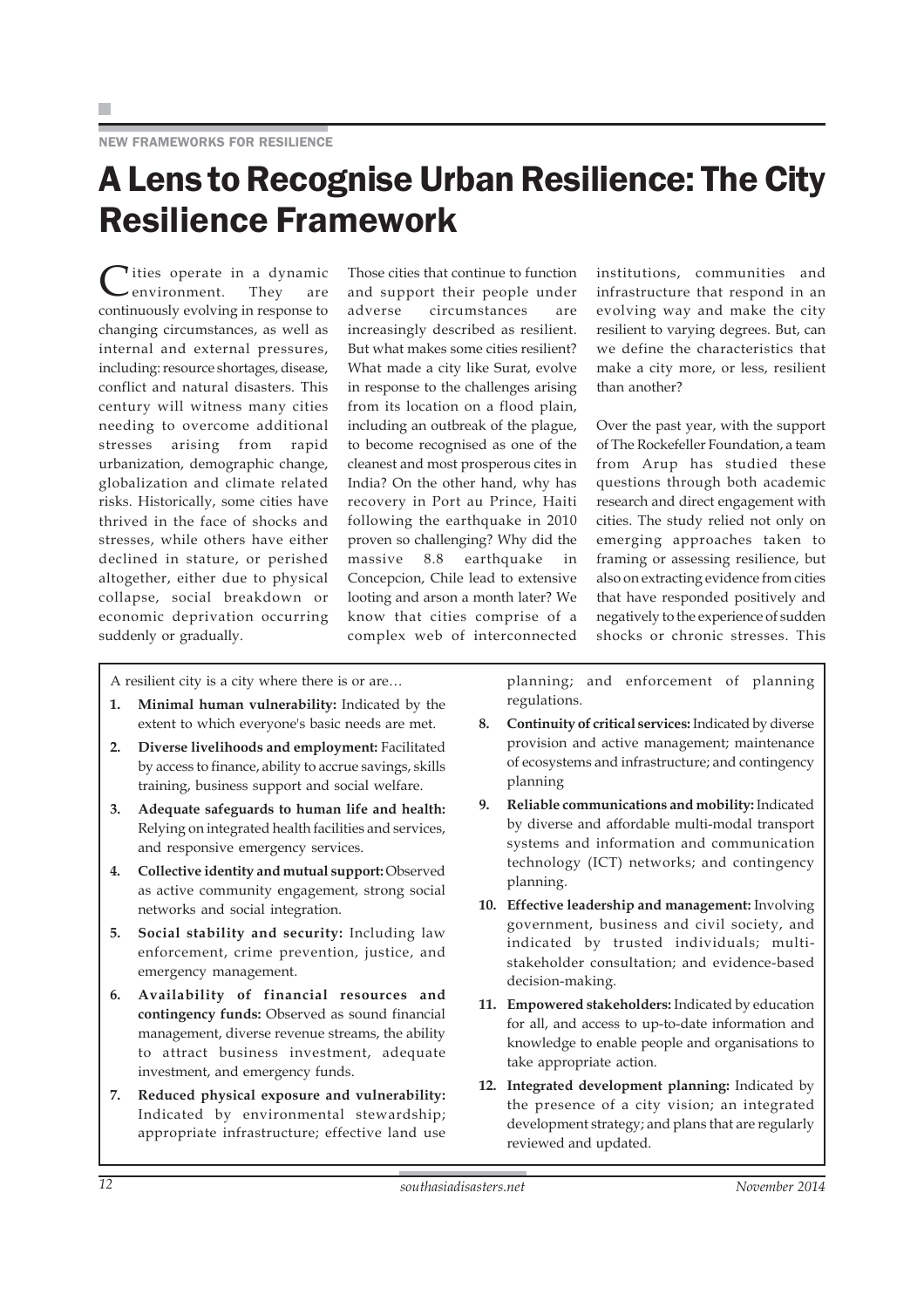

© Ove Arup & Partners Limited 2014

research led to the development of the City Resilience Framework (CRF) which capture show resilience is understood from the perspective of different city stakeholder groups in different contexts. Uniquely, the CRF provides a holistic articulation of city resilience which recognises the importance of social dynamics alongside physical assets. It provides a lens that focuses on the twelve critical aspects of a city's performance that specifically contribute to the resilience of a city – as distinct from other agendas such as liveability or efficiency.

**By understanding their inherent strengths and weaknesses with respect to resilience, cities can then ensure that their development strategies and investment decisions will enhance, rather than undermine, the city's resilience.**

The three layers of the City Resilience Framework – categories, indicators and qualities – illustrated in Figure each contribute to a richer articulation of resilience. It comprises 12 key outcome *indicators* (see the box) that fall into four *categories:* the health and wellbeing of individuals (people); urban systems and services (place); economy and society (organisation); and, finally, leadership and strategy (knowledge). A deeper level of articulation is provided by approximately 50 *subindicators,* each associated with 3 or 4 *variables* that form the basis for either qualitative or quantitative

measurement. The variables reflect the eight qualities that distinguish resilient systems, including: resourcefulness and redundancy, inclusiveness and integration. This structure purposively allows different cities to adopt different approaches to measurement, based on the availability of data and resources.

The framework was presented at the recent World Urban Forum in April 2014 where it was very positively received, notably by the signatories to the Medellin Collaboration for Urban Resilience. This recognises the need to build a common basis of understanding urban resilience among leading global organisations, in order to align global efforts to build resilience and link this to local action in cities. Over the next six months we are continuing to develop our thinking and carry out further research leading to the City Resilience Index which will be published later this year. Meanwhile the 100 Resilient Cities initiative pioneered by the Rockefeller Foundation is collaborating with us to develop associated tools that can help cities to progressively understand, baseline and subsequently monitor their efforts to make their city more resilient. We very much welcome feedback and comment on the City Resilience Framework as input to this further work, so please email us onBraulio.Morera@arup.com.

> **– Sachin Bhoite, Jo da Silva,** *and* **Braulio Eduardo Morera,** Arup, UK

## Rapid Assessments

W hat are rapid assessments for Disaster Risk Reduction and how rapid are they? This is the question AIDMI team is addressing in its work on urban resilience in small cities in India. Assessments are often lengthy, delayed and uncoordinated. The qualitative and quantitative information collide and contradict, and the ways of using assessments remain open to the user. How to address these issues? Be in touch if you have interest.

**– Mihir R. Bhatt**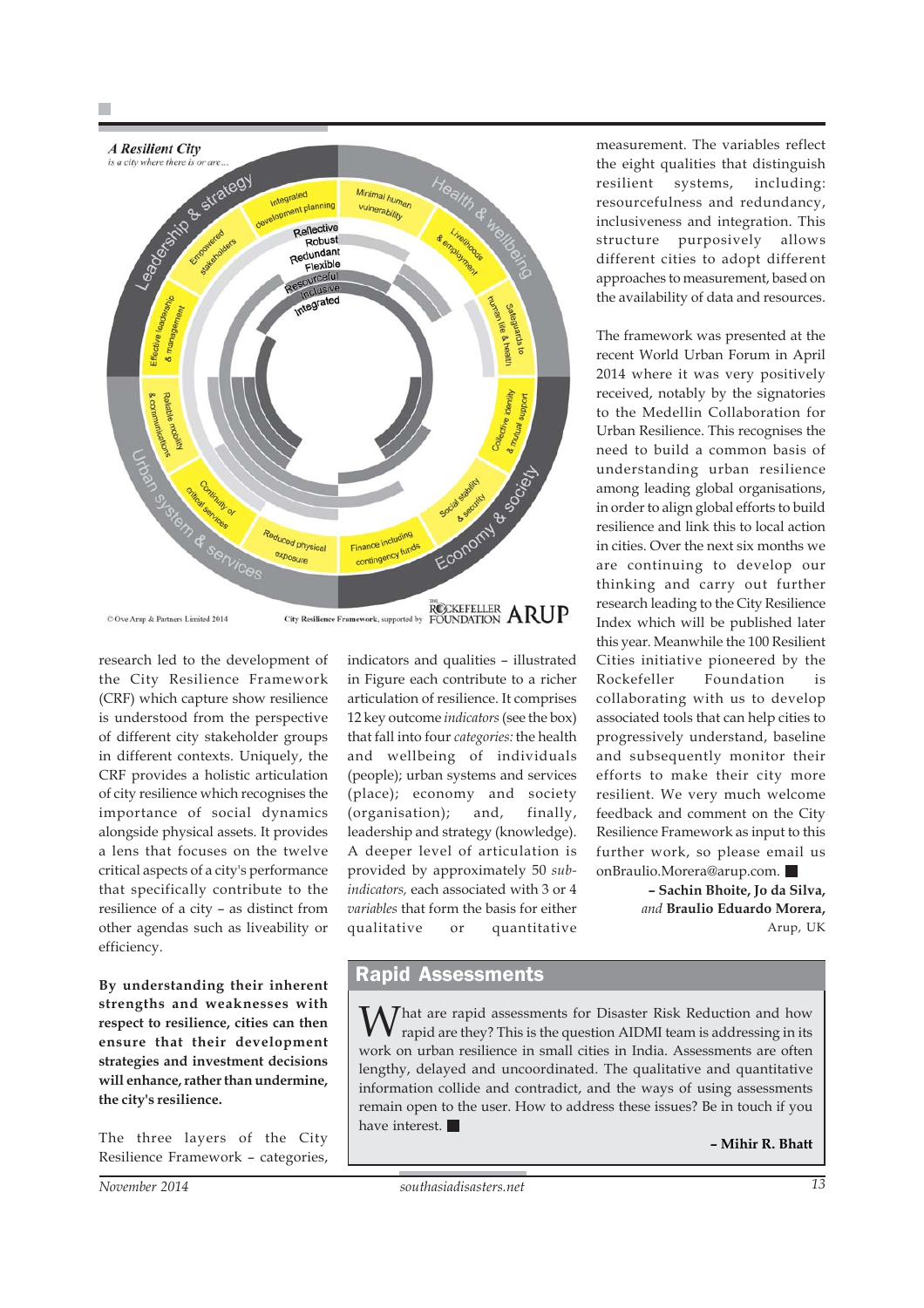### ROADMAP FOR RESILIENCE

## An Urban Resilience Agenda for India: 5 Key **Issues**

Interest in urban resilience is<br>growing fast. This is because more growing fast. This is because more than 50 % of the world's population now lives in urban areas, and most cities are located along coasts and rivers-as such, they are highly exposed to the impacts of climate change. At the same time, city authorities in middle-income and low-income countries usually do not have the finances or the technical knowledge to appropriately engage with these impacts. This is why powerful development actors that include DfID, ADB, USAID, the World Bank and the Rockefeller Foundation are all supporting large initiatives to build the resilience of urban areas in developing countries to the impacts of climate change

While, it is impossible to provide a universal prescription of steps for building urban resilience, the following are 5 key issues that resilience practitioners aiming to help Indian cities deal with the impacts of climate change must keep in mind.

**Work across scales and beyond the city limits:** Classic resilience theory demonstrates that systems are highly interconnected therefore it is critical to understand that building urban resilience requires a focus on more than only the city in question. In India this means that actors and organisations working on urban resilience need to engage with state governments effectively. This is because due to incomplete decentralisation and the inadequate implementation of the 74<sup>th</sup> Amendment to the Constitution (that empowers Urban Local Bodies) by state governments, city governments do not have the power to effect substantial changes in protocols and ways of planning that resilience



Vulnerable urban communities participate in a resilience planning process, Gorakhpur, India.

requires. Secondly, it is crucially important to understand that the resilience of urban systems is contingent on areas that lie beyond city limits. Peri-urban areas need to be firmly in the sights of those attempting to build urban resilience as these act as ecological buffer zones where, for instance, rivers can flood their banks safely avoiding catastrophic inundation of inner city areas. Also, this is where the next phase of urban development will occur-providing a clear opportunity to ensure that this takes place in a resilient manner.

**Engage with a diversity of actors:** Indian cities have a diversity of institutions that have a critical bearing on the city's functioning. While each city has an Urban Local Body (e.g. municipal corporation) that is charged with key service delivery functions, many also have para-statal bodies such as 'development authorities' that are charged with key planning functions (that can define the

resilience profile of the city) but do not fall under the purview of the ULB. To make matters more complicated, in resource constrained and politically complex settings such as many tier 2 and tier 3 cities in Indiacivil society organisations can play a key role in building urban resilience. Apart from disbursed authority, the other imperative for engaging with a diversity of actors in enterprises of building urban resilience springs from the fact that conceptually resilience operates at the level of a 'system'. And a clear understanding of the 'city as a system' can only be derived through deep and sustained engagement with those engaged in disparate elements of the city's functioning to understand interdependencies and complex interlinkages between different sectors.

Think beyond infrastructure: Supporting a vision of resilience as the 'climate proofing' of critical infrastructure is tempting. This is because it is easier to monitor, easier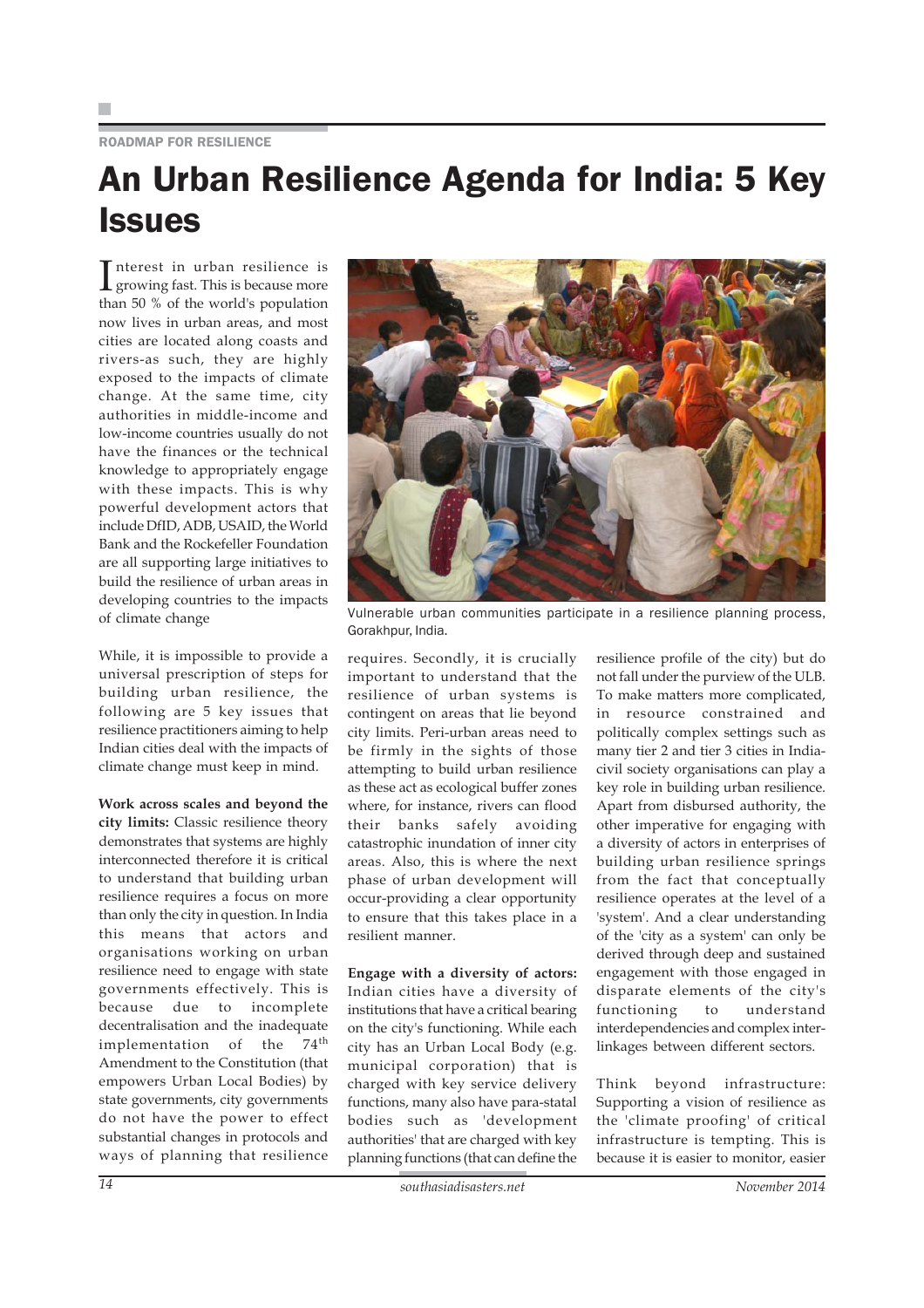H.

to secure political support, it builds on existing systems and for these reasons, it is also easier to find funding for it- but this is only part of the picture for resilience. Key to ensuring the resilience of urban populations is building the innate capacity of individuals to adapt to climate change. This innate 'adaptive capacity' can be built in a number of ways that include ensuring that livelihoods become less sensitive to climate change (e.g. using climate resilient seeds), mainstreaming disaster risk reduction into school curricula, improving drainage (so that flood waters are ejected before they cause cholera) and so on.

**Take politics seriously:** We have often seen well intentioned resilience initiatives that employ sophisticated analytics, downscaled projections and robust data-led vulnerability analyses fail because the 'politics' is missing. It is not easy to get city politicians to buy into the resilience agenda as often this entails investment of political and financial capital now for an unseen benefit in the distant future, after the next election. Understanding what drives key decision makers within cities and ensuring that resilience is defined as an agenda that will yield immediate benefits but also reap political dividend in an uncertain future is a way forward. For instance, it is important to communicate how ensuring that drainage is improved is about improving hygiene and sanitation today as well as an important way for reducing flood risk.

**Couple with existing priorities and policies:** It is critical to understand that building the resilience of towns and cities to the impact of climate change is not an enterprise that will draw resources away from existing important development issues but is essentially a lens that will make development more robust. This means that advocates of urban resilience must push for improved livelihoods but ensure that these are not climate sensitive; they must support improved water and sanitation facilities but ensure that this infrastructure in built using the principles of redundancy and flexibility in order to stand extreme events, and so on. Along with coupling the resilience agenda with existing priorities, it is also important to couple with existing policies. Urban land use policies and masterplans can be an entry point for building resilience (by, for instance, ensuring that economic assets and housing stick are not located in exposed and risky areas). Funds from policies such as the Jawaharlal Nehru National Urban Renewal Mission and the Rajiv Awas Yojna can all be deployed in a manner that supports the reduction of vulnerability and the promotion of resilience to a changing climate. This is all to say that resilience need not and should not be a stand-alone policy stream.

While resilience initiatives need to be highly tailored to the individual social, economic and physical conditions of different cities, integrating these 5 key issues in resilience programs will allow practitioners to ensure that the initiatives that they are designing and executing will have the maximum impact possible.

**– Aditya V. Bahadur,** PhD., Senior Research Officer, Adaptation and Resilience, Climate and Environment Program, Overseas Development Institute, UK

### CLIMATE CHANGE AND CITIES

## Urban Uncertainty in India and Climate Change

Megacities of India like Delhi and Mumbai are exhibiting today what we can call 'urbanization of poverty' and urbanization of consumption'. If on the one hand we find that more than half of the population in both the cities survives under acute poverty then we also at the same time find that both these megacities house today the most upwardly mobile sections of middle class and elite populations of India. Resources like water and land, consumables like energy, transportation, buildings, goods and services etc. are highly disproportionately divided among the different socio-economic groups

residing in Indian megacities. The resultant pollution, overuse, depletion and exploitation of life sustaining resources like water, greens etc. are also contributed to very differently by cities' heterogeneous populace.

Like many other cities, since long ago Delhi and Mumbai gained urban salience due to their topographies. Whereas the confluence of river Yamuna and extension of the Aravali Forest Ridge placed Delhi uniquely, it was the natural creeks with dense mangroves around the seven islands along with small rivers flowing amidst which helped over time in the

creation of Mumbai as we see today. Among many other things, certainties about their weather pattern and climatic features helped evolve the urban ecologies of both megacities.

Human induced global warming due to greenhouse gas emissions is gradually stoking climate change across the world. Megacities like Delhi and Mumbai of developing countries like India are highly vulnerable to ensuing climatic disorder. Such cities are already experiencing multiple affects. On the one hand these cities are turning into urban heat islands due to their hugely concretised landscape where heat gets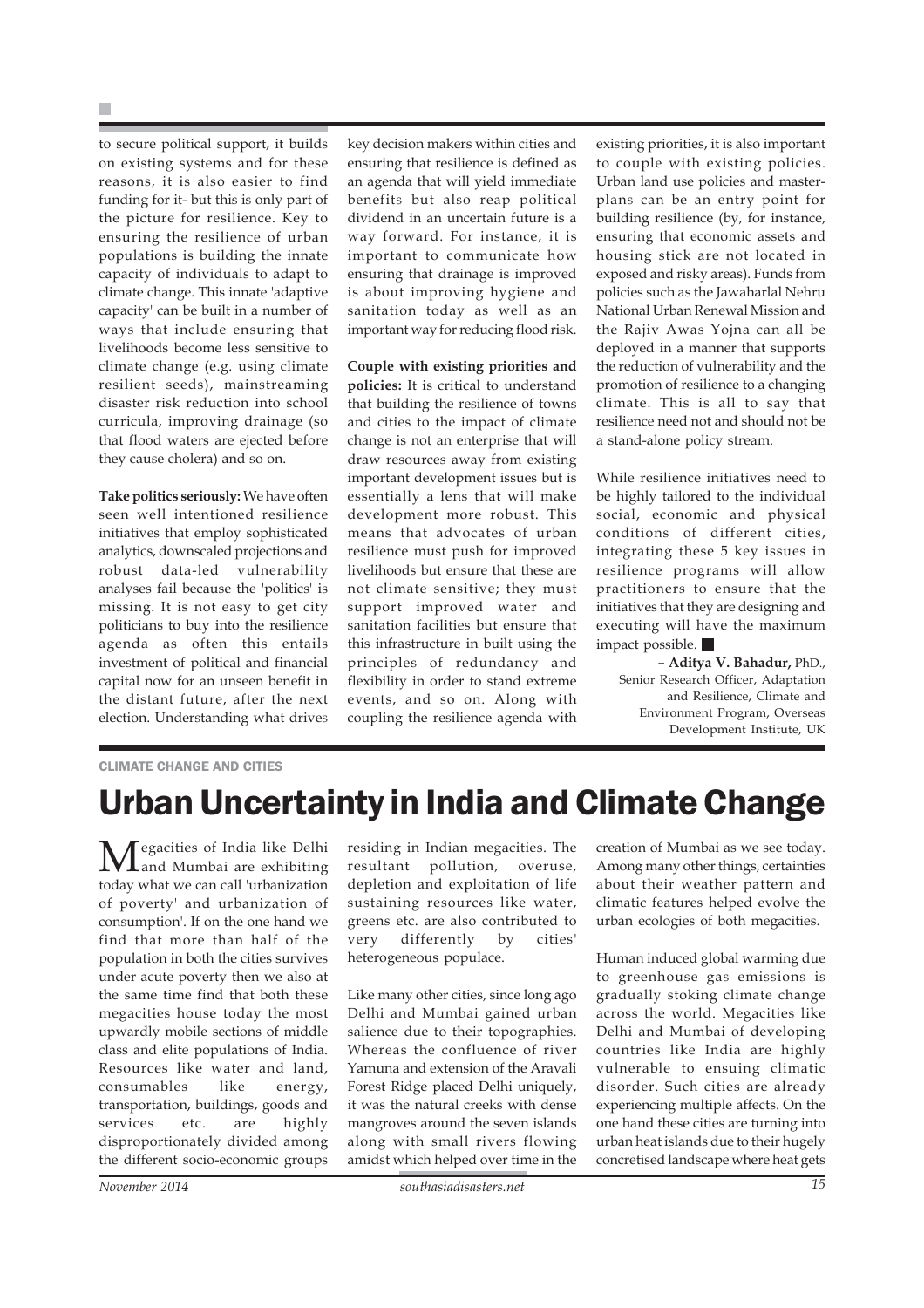

Photo: STEPS CentrePhoto: STEPS Centre

Power plants sitting cheek and jowl by the Yamuna.

trapped and further more their natural greens, like Delhi's ridge forest and Mumbai's mangrove creeks, which help to absorb the heat, are being slowly encroached upon by urban *'desires'*. Massively populated slums of both cities are constantly exposed to dangers of flooding resulting from more and more unpredictable rainfall, and alongside not to forget the expanding cycles of seasonal epidemics like dengue fever, typhoid, cholera, chikungunya etc. Energy guzzling nature of India's megacities is best exemplified if one looks at the transportation and built environment of these urban regions. Both, rapidly growing private motorized transport and electricity usage in city buildings are almost totally dependent on fossil fuel based supplies and in turn contribute to GHG emissions. Be it Delhi's river *Yamuna* or Mumbai's *Mithi* today are of scant value as drinking water sources because of being dangerously choked with cities' untreated sewage dumped directly into them. Both cities are expanding their ecological footprints by drawing water from distant sources. The landfill sites of both Delhi and Mumbai have long back exceeded their limits and today have transformed into mountains of solid waste constantly emitting one of the most dangerous GHG called methane.

The above stated certainties of today's Indian cities further complicate for us the conundrum of uncertainties associated with a future of altered climate. Urban India has to scale up on both adapting to climate change and mitigating upon causes of global warming. The certainty of this dire requirement is faced with multifaceted uncertainties. Successful mitigation requires fundamental scaling down in the lifestyle of the rich and middle classes whereas adaptation is the key to make cities resilient against climatic change in favour of the most vulnerable poor. Will the political economy of economic growth based development become inclusive for all urban residents in future or will it continue to widen the gap between rich and poor? Moreover, within the matrix of a globalised world economy what is the scope for Indian cities with their own complexities to develop an economic paradigm which would turn them sustainable ecologically? Government of Delhi and Municipal Corporation of Mumbai in their efforts to deal with climate change are mostly inclined towards raising awareness, developing partnerships with private sector, publicizing technological shifts towards climate sensitive usage of materials and machines, and encouraging behavioural changes towards three

Rs (reduce, reuse, recycle). It is as crucial an institutional uncertainty as climatic for urban areas whether state and market led initiatives will be able to deal with global warming induced climate change.

Increasing climatic uncertainty is also bringing forth our knowledge uncertainties. Which way(s) to deal with climate change are getting prioritized by the key policy/ decision makers (why) and what kind of assessments are becoming the driving forces. The tackling of the issue of global warming is so expert driven that democratic or consensual ways of looking at it are most often relegated. Expertise to resolve such a complex issue is so given today that even gauging its impacts on huge number of people is being left to be pursued by professionals. Growth of media is today strongly attached to increasing consumption of goods, products and services within society. Such increasing consumptive patterns of people today, changing them from citizens to consumers fuels not just media but also the way nationally and internationally economies are modeled. Consumption is entrenched within the global warming context. Urbanization is a key constituent in increased consumption. Can there be a decoupling possible between urbanization and consumption in ways to abate climate change and could it be possible for media to play a role?

Since 2007 more than half of the world's population has urbanized and this growing phenomenon has a distinct relation with global warming. What type of urbanism is going to prevail, especially in developing countries, is going to shape the lives of people and our planet. And, there seem huge uncertainties about this trajectory. **– Dr. Alankar\***

\* He is a researcher with SARAI, Centre for the Study of Developing Societies (CSDS), Delhi and is working in the STEPS Centre Uncertainty from Below Project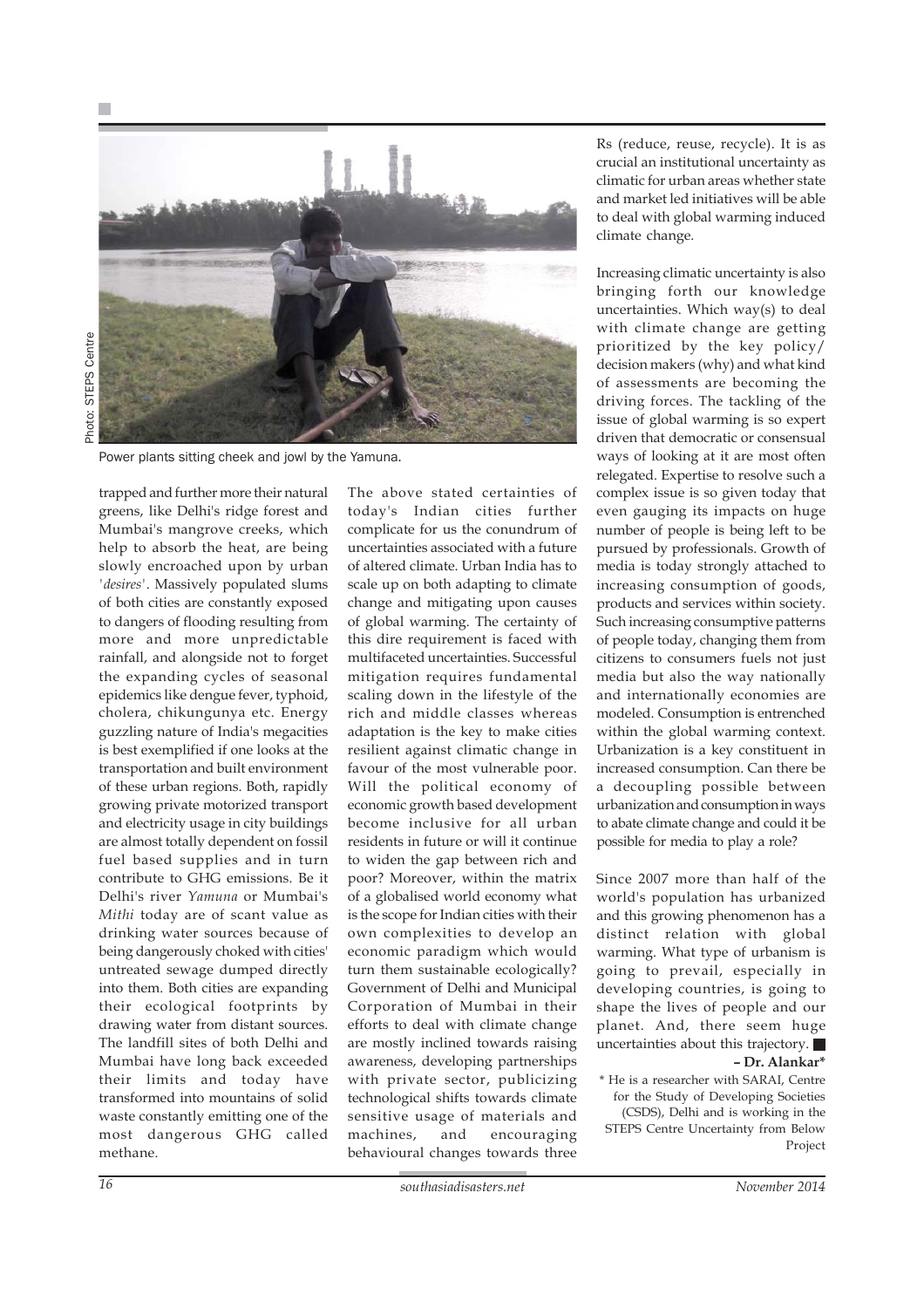DRR AND YOUTH

# Urban Resilience and Youth

Cities have ever symbolised the zenith of human development and progress. They have always embodied the highest achievements and accomplishments of a civilisation or people. Cities act as gateways to the world outside and provide such opportunities and avenues of employment and education that cannot be found elsewhere. Historically, India has Whither Urban Resilience and Youth?witnessed the rise and

growth of a number of cities. Situated often on the banks of rivers, these cities became flourishing centres of art and commerce. These factors made cities very appealing and attracted people, especially the young, to migrate to them from the hinterlands. The trend continues till date, in fact, it has shown an increase, as instead of cities having become redundant units or losing their significance in the scheme of things, they have become much more important given their global nature and connectedness.

Indian cities, like several cities in the developing world, house huge populations, a large proportion of which are youths. This demographic profile of cities is not only a reflection of the current national demographic profile, but is also a result of the mass migration of rural youths to urban areas. Cities are the oases, the greener pastures that attract these young minds, whose attempts at finding windows of opportunities for themselves in the rural areas have met with bottlenecks and dead-ends. Whatever may be the nature of association of youths with urban areas, as citizens or migrants, the



question of resilience stands as one of the most important. In the following few lines I shall try to briefly chalk out the complexities and connections between the aforementioned terms, urban resilience and youth.

Considering case two first-migrant youth will help us expound the distinction between what urban resilience means to the two youth groups and how it relates to each of them. When rural youth migrate to urban areas, they do so largely with empty hands, accompanied just by the dream of acquiring avenues for development. This makes them vulnerable. On arriving in urban areas, they are often flummoxed by the very size, diversity and the functioning of the city and when they find themselves without the adequate knowledge of their rights and duties as migrants, they find themselves under pressure from all sides economic, political as well as administrative and this is when resilience comes into the picture. These youths are not resilient to these changes and are often unable to deal with them as they are ill-equipped to do so, which many a times pushes

them into conflicting situations or onto the wrong side of law.

On the other hand, this influx of migrant youth attracts the wrath of urban citizens, especially urban youth, who, though well equipped to deal with change introduced through modern technology, are less resilient to the realities of resource constraints and infrastructural overuse. Infrastructural overuse is

itself apocalyptic and leads further to natural disasters of the type witnessed in Mumbai a few years back, when the entire city came to a standstill due to floods. Resource constraints have also led to conflicting situations. Interesting to note during the episode were the initiatives that young people took during the crisis in order to deal with it, which were efficient but also cut across cultural, economic and other boundaries. These incidents go to show the various ways in which resilience makes its way into the lives of youths in urban areas. Though this association is largely covert, it is comforting to know that it exists and it would do us good to educate and train our youths such that their quotidian urban lives are informed by its presence and strengthened and rendered better by it so that they do not fall back upon this association just as the last resort in the face of catastrophes, eliciting it out at the very last moment. Thus, what we need now is to actively incorporate both these components, youth as well as resilience into disaster management in urban areas.

**– Swati Bhattacharya,** MSE Candidate, Hult International Business School, San Francisco California, USA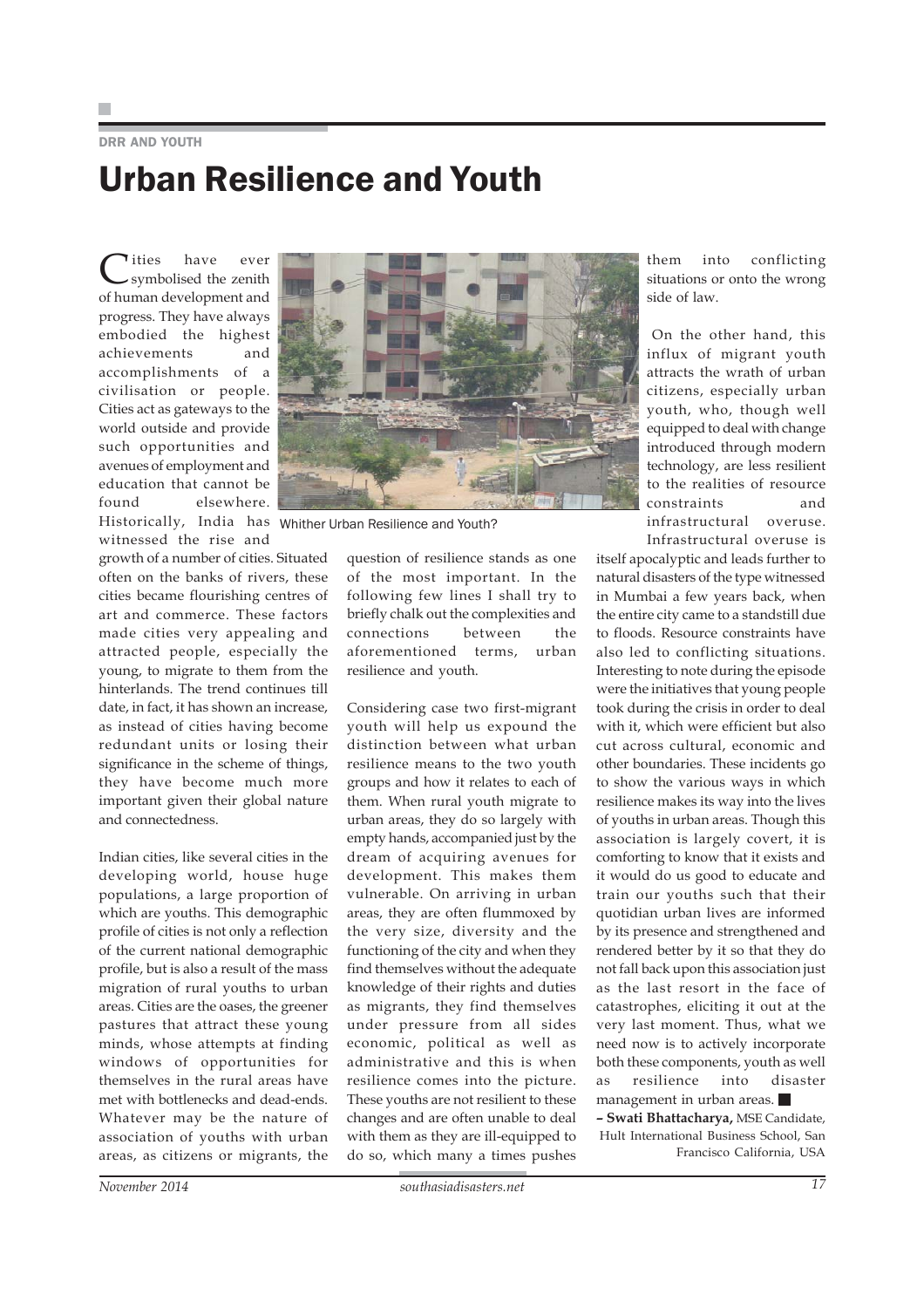URBANISATION AND RESILIENCE

## Sustainable Urban Development and the Role of the Government

 $\prod$   $\Gamma$ <sup>thanization</sup> is an inevitable outcome of modern civilization. Tonnies (1957) differentiated between rural and urban communities in terms of social relationship and values. Each and every region is directly or indirectly associated with urbanization.

Assam is an important state of northeast India bounded by Bhutan and Arunachal on the north; Arunachal Pradesh, Nagaland and Manipur in the east; Mizoram and Meghalaya on the south; and Bangladesh and West Bengal on the west. The state has a narrow corridor of 35 Km. wide between Bangladesh and Nepal which is the link with the rest of the country. Total geographical area of the state is 78,523 sq. Km.

Assam's physiography is characterized by diverse features such as flood plains, marshes and beels, scattered hillocks, folded hill range and old plateaus. The total population of Assam was 32.9 lakh in 1901 which increased to 146.25 lakh in 1971 and 266.38 lakh in 2001.

The growth of urban population been meager in Assam. The growth of urban population in Assam remains substantially low as compared to the national average. In 1901 the urban population in Assam was 2.34% as against 10.85% of all India average. In 1951, the percentage of urban population increased to 4.3 % in 1951 and further to 12.72% in 2001 as against the all India level of 17.29% and 27.78% respectively for the some period. Thus, urbanization in Assam is very slow, both in hills and plains.

Modernization and urbanization are closely co-related and modernization is marked by increasing urbanization which in turn resulted in the spread of literacy and employment opportunities. Most of the nations of the world have energized their efforts for rapid industrial development which has the power to attract more money, men and materials for urban centers. Both the heavy industries and the small and medium sized industries in urban areas attract the people from agricultural activities to industrial activities.

However, urbanization is a natural outgrowth of socio-economic development for proper urban development in the backward states of India and the urban governance has to work sincerely. Urban governments today is characterized by fragmentation of responsibility, inadequate devolution of functions to the elected bodies, lack of a clear line of financial resources to them, adherent to outmoded methods in property taxation and hesitance in the matter of every user changes . Municipal bodies are to be given all support and legislative and administrative measures to make them into institutions of local governance. Furthermore, capacity building for resources raising and provision of services are important with urban government. Through them, the proper development can be ascertained of the urban areas of Assam.

*It is clear that urban policy in India and north-eastern states remains in its nature unconscious, partial, uncoordinated and negative.* It is clear that urban policy in India and north-eastern states remains in its nature unconscious, partial, uncoordinated and negative. The national or regional urban policy speaks of a balanced welfare, environmental protection in the growth centers of urban areas. In this, the administrative, technical, managerial and financial capacity of urban bodies should be strengthened.

### Role of the Government

Among many conflicting ideas generated by tradition and modernization, three basic issues stand out prominently. First, there is a fundamental issue of desirability or otherwise of urbanization on large scale. Secondly, there is a choice between an idealized and highly decentralized settlement system with the self-sufficient villages as the basis and opposite of a highly centralized urban system. Thirdly, in federal political system, urbanization is state subject.

However, our Governments have been adopting various types of direct and indirect measures to develop the process of urbanization. These processes include industrialization, formation of new administrative settlements, establishment of new trade and commerce centers etc. modern governments have immense roles for urban development. Modern governments are welfare governments with decentralization and democratic set up. Hence, the people's welfare is the main concern for modern democratic set up. The performance of the government is highly reflected in the development of the cities and towns of modern India. It is true that urbanization is the most powerful socio-economic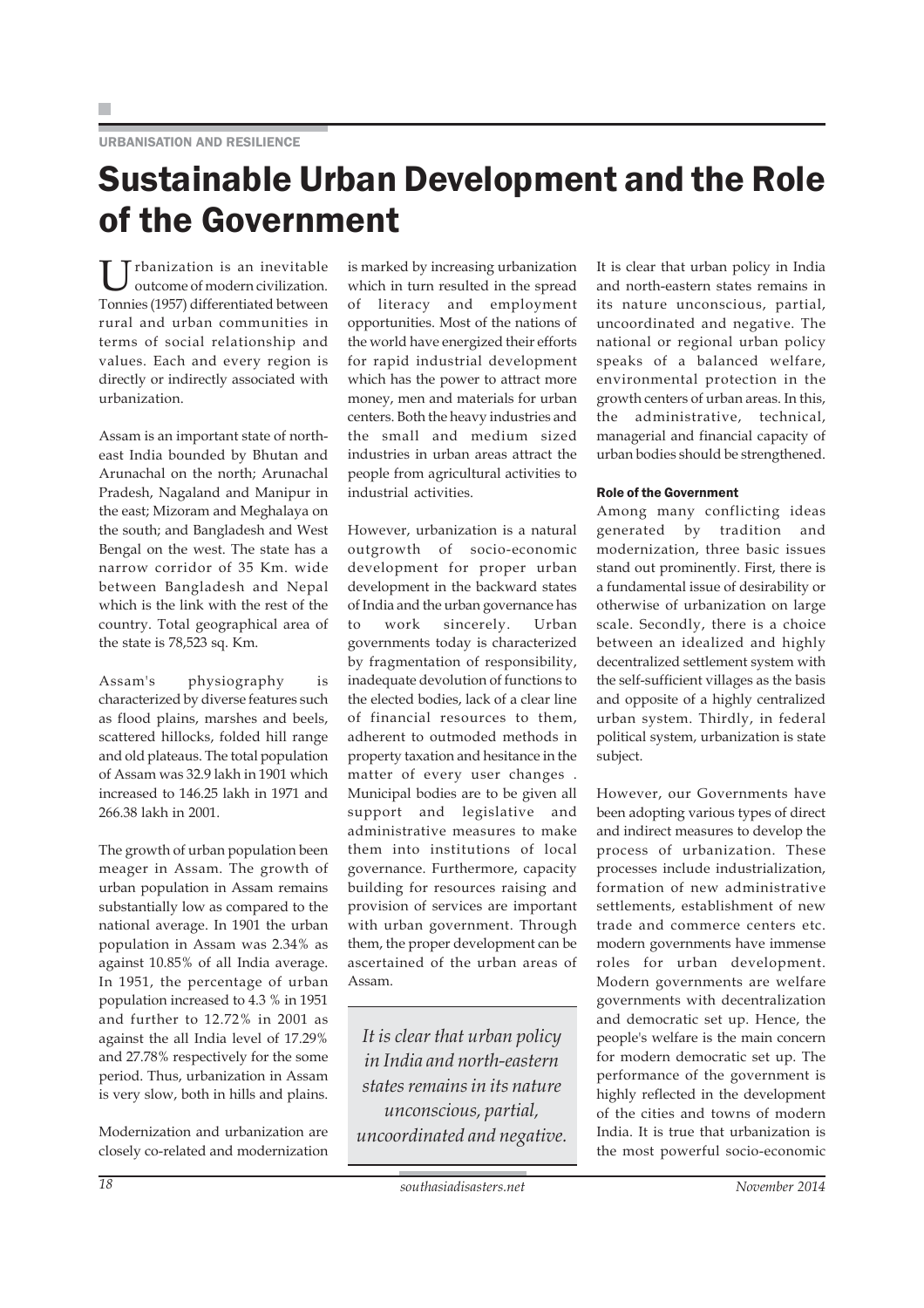P.

component of modernity. In India urbanization has come to occupy an important place in economic development of different regions. In India the highest urbanization has been found in the metropolitan areas of Delhi besides Chandigarh, Lakshadweep, Pondicherry and Daman and Diu. In these areas 90 percent to 45 percent live in urban areas. In West Bengal about 27 percent people, in Tamilnadu 34 percent, in Punjab 30 percentage, in Kerala 26 percent, in Maharashtra 38 percent, in Gujarat 35 percent people live in the urban areas.

When compared the rest of the World, the level of urbanization is very low in India. The World as a whole had a level of 45 percent in 1990 and the highest level being 85-90 percent in Australia. It has been estimated that by the early part of 21st century half of World population will reside in India.

The diversified roles of the Governments can be mentioned as firstly, the Government plays the role of moderator of urban development. Secondly, the Government plays the role of growing agency for modern large and strategic industries. Thirdly, government plays the role of controlling agency of ill and defective activities occurring inside the urban areas. Fourthly, both cooperation and competition should be introduced for better development of urban areas. Fifthly, the environmental balance should be properly utilized in urban areas for sustainable and holistic urban development. However, the development of commerce and trade gives a new dynamism to rapid urban development.

### Suggestive Measures

Though the problems are increasing with the growth of urbanization, yet urban areas are increasingly attractive centers for the modern people. Therefore, some measures have to be adopted if we want to remove the urban problems. Some of the suggestive measures are as follows:

- 1. Systematic development of the fast growing urban centers and planning programme for creation of job opportunities should be started by the government with a goal of sustainable urban development.
- 2. Regional planning along with city planning should be started very carefully for proper growth and development of our towns and cities.
- 3. To remove the overcrowding problem of the urban areas and to reduce the high pressure on land the industries the concerned agencies should be encouraged to move to backward areas or districts.
- 4. The financial resources of the urban bodies should be generated through well developed infrastructures in the urban areas so that he people in the urban areas may be benefitted by improved services.
- 5. Private transport along with Government Transportation should be developed properly for the people.
- 6. Pragmatic housing policy should be developed in the urban centers for proper housing facilities.
- 7. Structural decentralization policy should be adopted by the urban government for proper community development through 'neighborhood-action groups'.
- 8. Corruption inside the urban government bodies should be minimized for proper development of the urban areas.

Through these measures, we can expect the meaningful development of urban areas.

To conclude, it can be said that the problems of urbanization can never be solved until and unless strong urban planning and policies are adopted. In this era of developed technology, urban facilities should be developed and they should be ensured for all people, irrespective of their socio-economic status. Modern people's increasing eagerness for the urban life is a good sign but the approach for sustainable urban development should be started everywhere. It is the need of the hour.

> **– Dr. Budhen Kumar Saikia,** Faculty Member, Morigaon College, Assam

#### *References:*

- i. Bose Ashish, *Studies in Indias Urbanization* 1901-1971, 1973 Tata Mc Grawwill Publishing Co. New Delhi.
- ii. Anderson and Iswaran, *Urban Sociology,* 1953.
- iii. Galine v. Sdasyuk, *"Urbanization and the Spatial Structure of Indian Economy",* 1971 (Contemporary monograph, Census of India)
- iv. Sorokin and Zimmerman, *Principles of Rural Urban Society,* 1962.
- v. Weber Max *"The Urban Community"* in the theories of society 1961, New York.
- vi. Sovani N.V., *Urbanization and Urban India,* 1966, Asia Publishinh House Bombay.
- vii. Problem P.N., *A study on the social effects of Urbanization* 1965, Calcutta.
- viii. Hauser H.P., *World and Assam Urbanisation in relation to Economic Devlopment and Social Charge* 1997.
- ix. Chand H and Pusri V.K. *Regional Planning in India* (2003) Allied Publishers New Delhi.
- x. Ahuza Ram *Social Problems,* 2002, Rawat, New Delhi.
- xi. *Census Reports* from 1951-2001 and 2011.